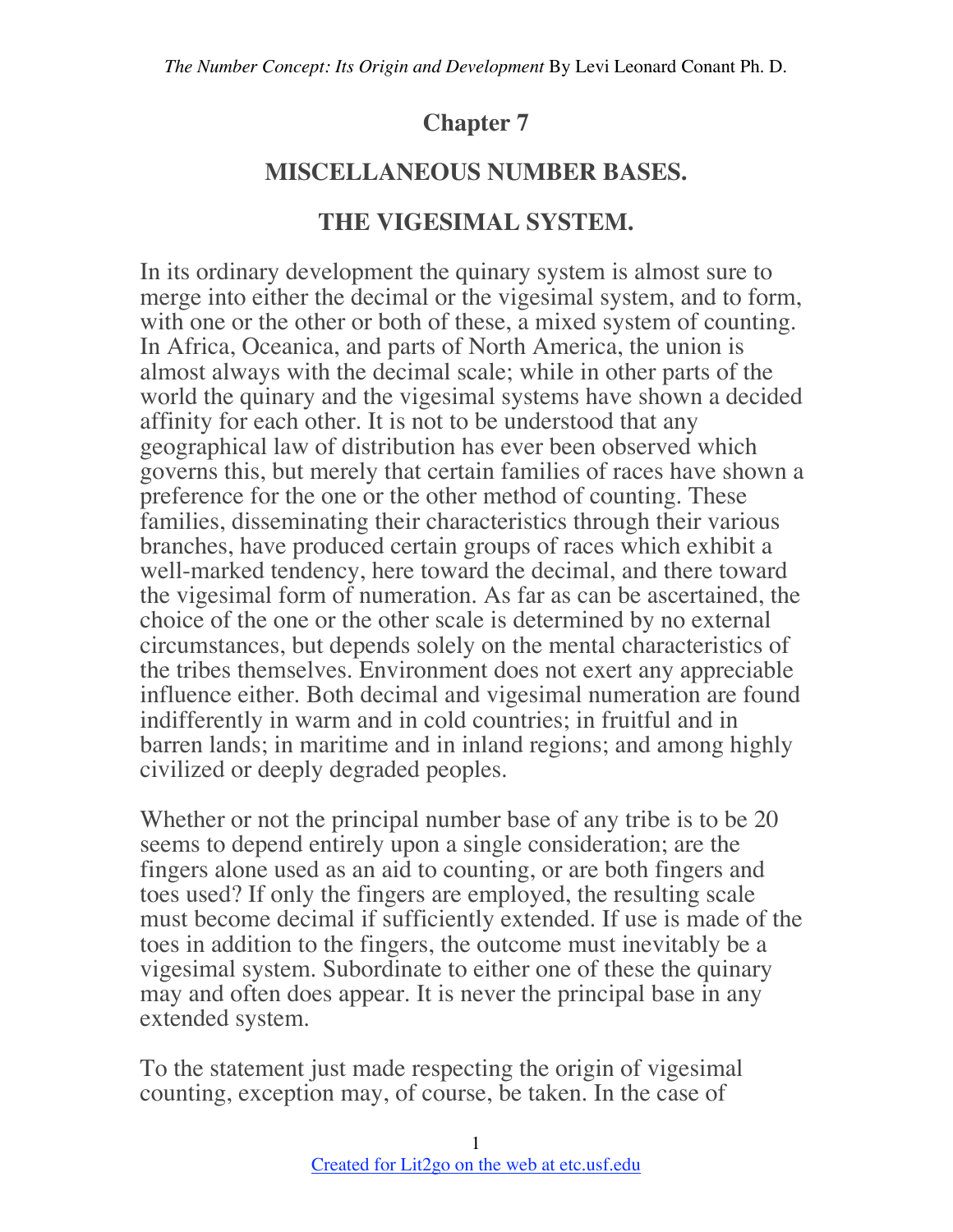numeral scales like the Welsh, the Nahuatl, and many others where the exact meanings of the numerals cannot be ascertained, no proof exists that the ancestors of these peoples ever used either finger or toe counting; and the sweeping statement that any vigesimal scale is the outgrowth of the use of these natural counters is not susceptible of proof. But so many examples are met with in which the origin is clearly of this nature, that no hesitation is felt in putting the above forward as a general explanation for the existence of this kind of counting. Any other origin is difficult to reconcile with observed facts, and still more difficult to reconcile with any rational theory of number system development. Dismissing from consideration the quinary scale, let us briefly examine once more the natural process of evolution through which the decimal and the vigesimal scales come into being. After the completion of one count of the fingers the savage announces his result in some form which definitely states to his mind the fact that the end of a well-marked series has been reached. Beginning again, he now repeats his count of 10, either on his own fingers or on the fingers of another. With the completion of the second 10 the result is announced, not in a new unit, but by means of a duplication of the term already used. It is scarcely credible that the unit unconsciously adopted at the termination of the first count should now be dropped, and a new one substituted in its place. When the method here described is employed, 20 is not a natural unit to which higher numbers may be referred. It is wholly artificial; and it would be most surprising if it were adopted. But if the count of the second 10 is made on the toes in place of the fingers, the element of repetition which entered into the previous method is now wanting. Instead of referring each new number to the 10 already completed, the savage is still feeling his way along, designating his new terms by such phrases as "1 on the foot," "2 on the other foot," etc. And now, when 20 is reached, a single series is finished instead of a double series as before; and the result is expressed in one of the many methods already noticed—"one man," "hands and feet," "the feet finished," "all the fingers of hands and feet," or some equivalent formula. Ten is no longer the natural base. The number from which the new start is made is 20, and the resulting scale is inevitably vigesimal. If pebbles or sticks are used instead of fingers, the system will probably be decimal. But back of the stick and pebble counting the 10 natural counters always exist, and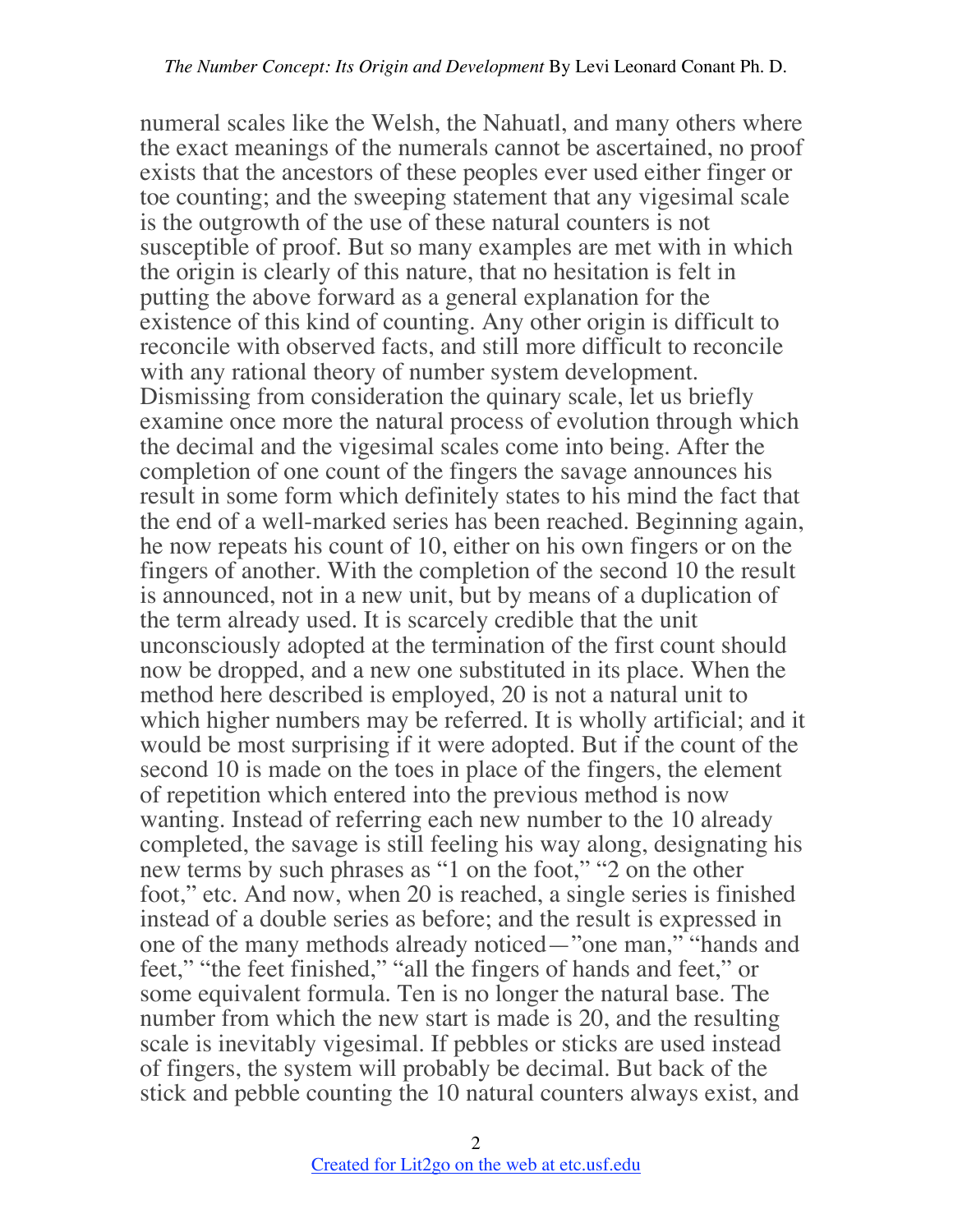to them we must always look for the origin of this scale.

In any collection of the principal vigesimal number systems of the world, one would naturally begin with those possessed by the Celtic races of Europe. These races, the earliest European peoples of whom we have any exact knowledge, show a preference for counting by twenties, which is almost as decided as that manifested by Teutonic races for counting by tens. It has been conjectured by some writers that the explanation for this was to be found in the ancient commercial intercourse which existed between the Britons and the Carthaginians and Phoenicians, whose number systems showed traces of a vigesimal tendency. Considering the fact that the use of vigesimal counting was universal among Celtic races, this explanation is quite gratuitous. The reason why the Celts used this method is entirely unknown, and need not concern investigators in the least. But the fact that they did use it is important, and commands attention. The five Celtic languages, Breton, Irish, Welsh, Manx, and Gaelic, contain the following well-defined vigesimal scales. Only the principal or characteristic numerals are given, those being sufficient to enable the reader to follow intelligently the growth of the systems. Each contains the decimal element also, and is, therefore, to be regarded as a mixed decimal-vigesimal system.

#### IRISH.

10. deic.

20. fice.

- 30. triocad  $=$  3-10
- 40. da ficid = 2-20.
- 50. caogad  $= 5-10$ .
- 60. tri ficid  $= 3-20$ .
- 70. reactmoga  $= 7-10$ .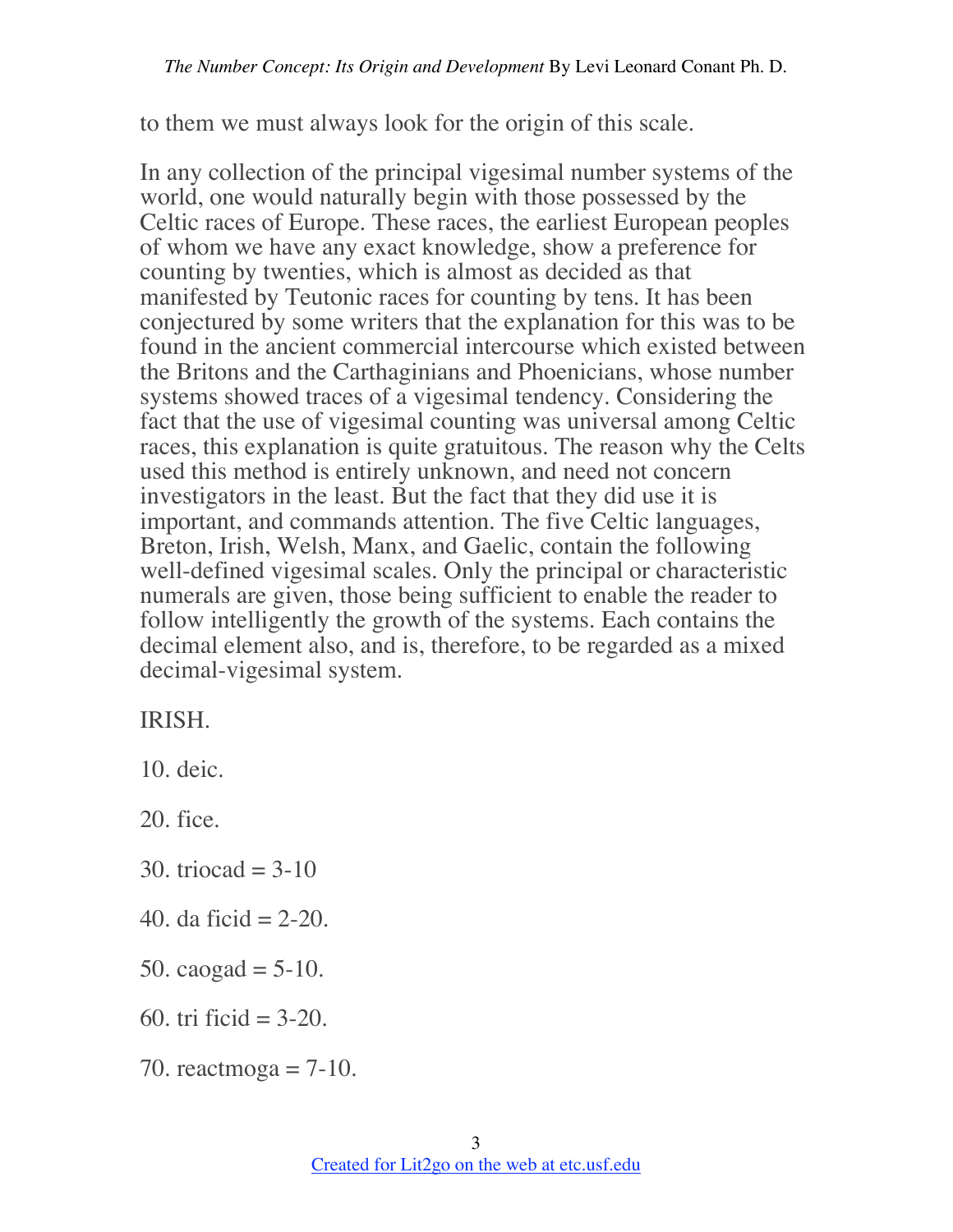- 80. ceitqe ficid  $=$  4-20.
- 90. nocad =  $9-10$ .
- 100. cead.

1000. mile.

#### GAELIC.

- 10. deich.
- 20. fichead.
- 30. deich ar fichead  $= 10 + 20$ .
- 40. da fhichead  $= 2-20$ .
- 50. da fhichead is deich  $= 40 + 10$ .
- 60. tri fichead  $= 3-20$ .
- 70. tri fichead is deich  $= 60 + 10$ .
- 80. ceithir fichead  $=$  4-20.
- 90. ceithir fichead is deich  $= 80 + 10$ .
- 100. ceud. 1000. mile.

#### WELSH.

- 10. deg.
- 20. ugain.
- 30. deg ar hugain  $= 10 + 20$ .
- 40. deugain = 2-20.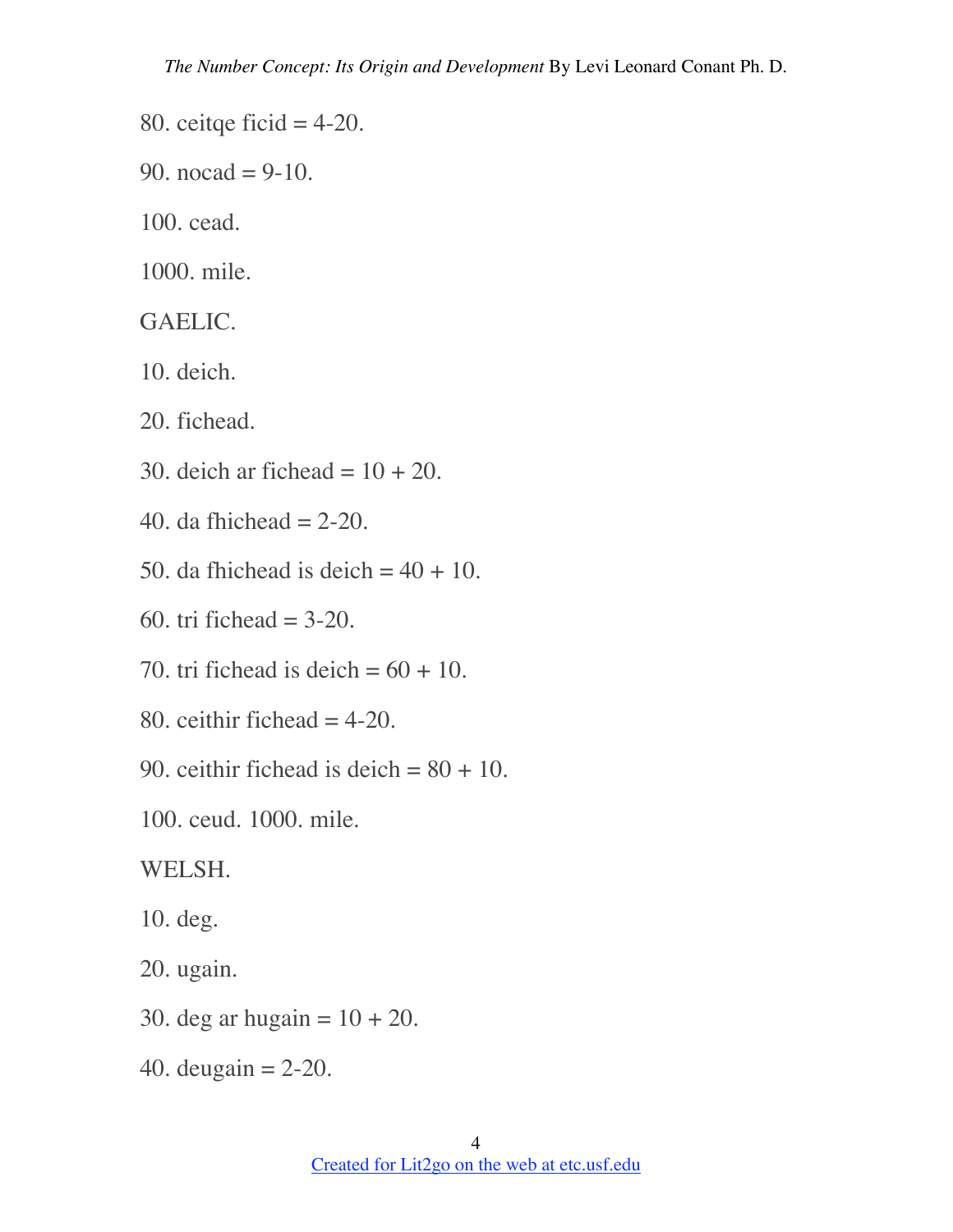- 50. deg a deugain =  $10 + 40$ .
- 60. trigain =  $3-20$ .
- 70. deg a thrigain =  $10 + 60$ .
- 80. pedwar ugain  $=$  4-20.
- 90. deg a pedwar ugain  $= 80 + 10$ .
- 100. cant.

MANX.

10. jeih.

20. feed.

- 30. yn jeih as feed  $= 10 + 20$ .
- 40. daeed  $= 2-20$ .
- 50. jeih as daeed =  $10 + 40$ .
- 60. three-feed  $= 3-20$ .
- 70. three-feed as jeih  $= 60 + 10$ .
- 80. kiare-feed  $=$  4-20.

100. keead.

1000. thousane, or jeih cheead.

BRETON.

10. dec.

20. ueguend.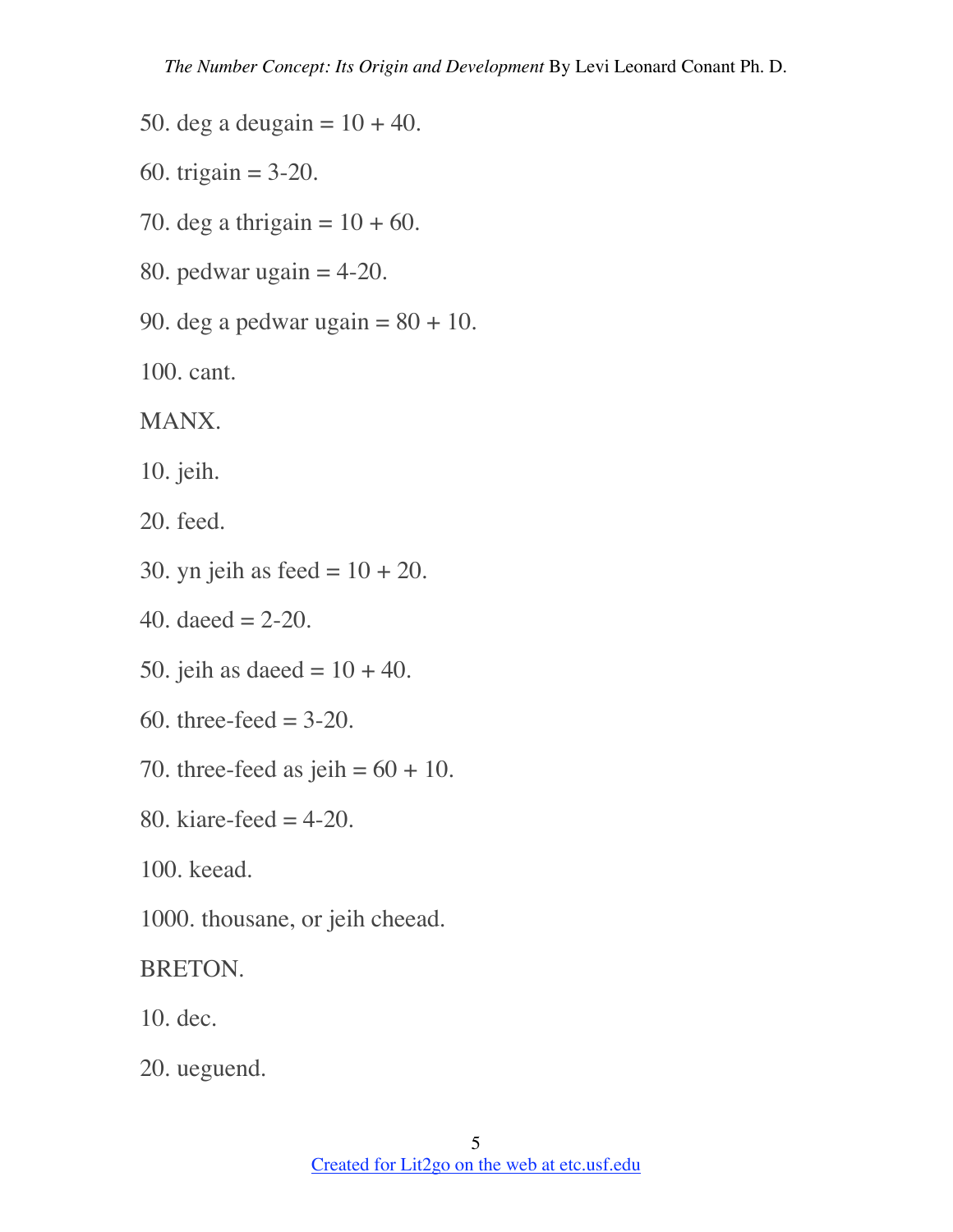- 30. tregond =  $3-10$ .
- 40. deu ueguend  $= 2-20$ .
- 50. hanter hand  $=$  half hundred.
- 60. tri ueguend  $= 3-20$ .
- 70. dec ha tri ueguend =  $10 + 60$ .
- 80. piar ueguend  $=$  4-20.
- 90. dec ha piar ueguend  $= 10 + 80$ .

100. cand.

- 120. hueh ueguend  $= 6-20$ .
- 140. seih ueguend  $= 7-20$ .
- 160. eih ueguend  $= 8-20$ .
- 180. nau ueguend  $= 9-20$ .
- 200. deu gand  $= 2-100$ .
- 240. deuzec ueguend  $= 12-20$ .
- 280. piarzec ueguend  $= 14-20$ .
- 300. tri hand, or pembzec ueguend.
- 400. piar hand  $=$  4-100.

1000. mil.

These lists show that the native development of the Celtic number systems, originally showing a strong preference for the vigesimal method of progression, has been greatly modified by intercourse with Teutonic and Latin races. The higher numerals in all these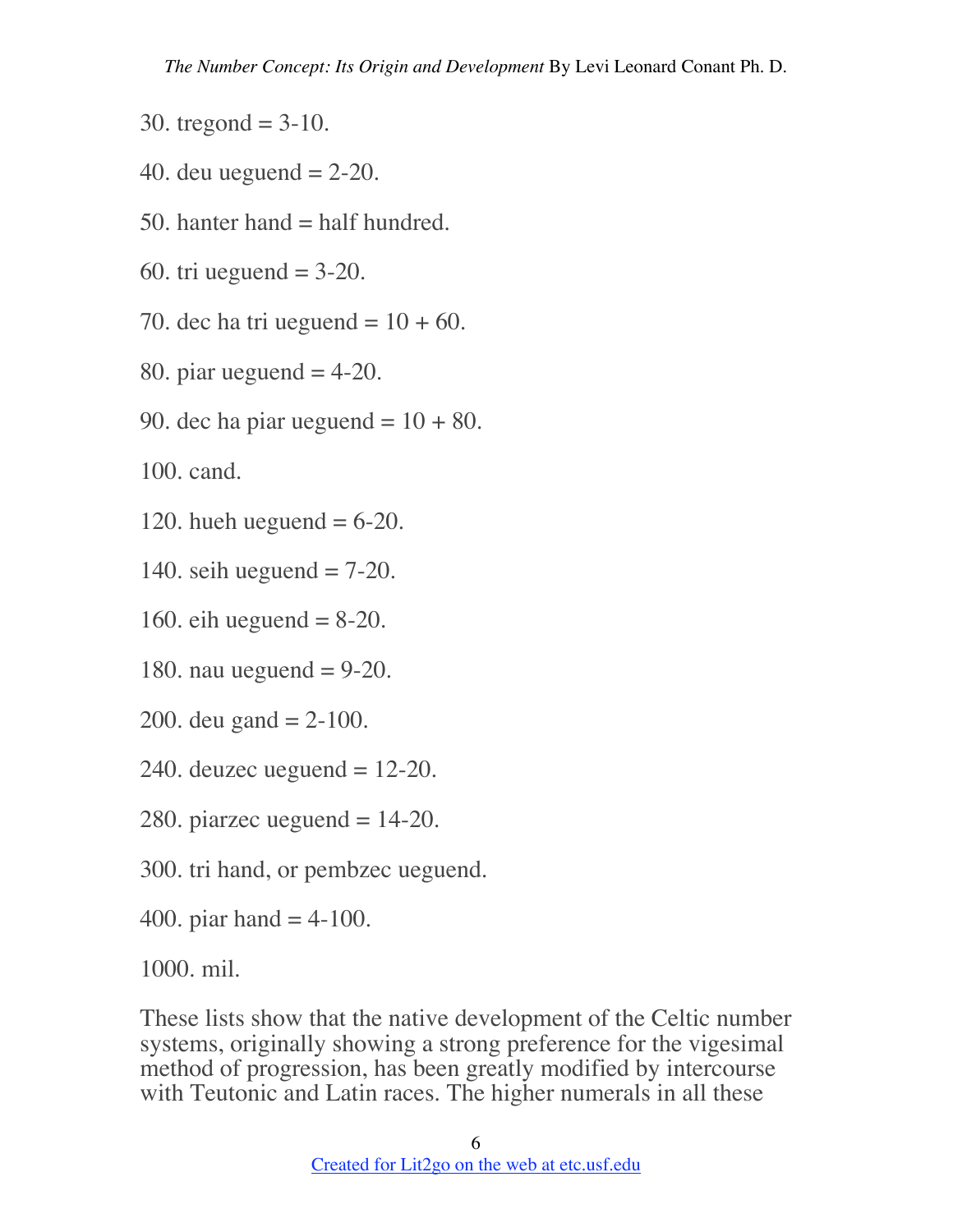languages, and in Irish many of the lower also, are seen at a glance to be decimal. Among the scales here given the Breton, the legitimate descendant of the ancient Gallic, is especially interesting; but here, just as in the other Celtic tongues, when we reach 1000, the familiar Latin term for that number appears in the various corruptions of *mille*, 1000, which was carried into the Celtic countries by missionary and military influences.

In connection with the Celtic language, mention must be made of the persistent vigesimal element which has held its place in French. The ancient Gauls, while adopting the language of their conquerors, so far modified the decimal system of Latin as to replace the natural *septante*, 70, *octante*, 80, *nonante*, 90, by *soixante-dix*, 60-10, *quatre-vingt*, 4-20, and *quatrevingt-dix*, 4-20- 10. From 61 to 99 the French method of counting is wholly vigesimal, except for the presence of the one word *soixante*. In old French this element was still more pronounced. *Soixante* had not yet appeared; and 60 and 70 were *treis vinz*, 3-20, and *treis vinz et dis*, 3-20 and 10 respectively. Also, 120 was *six vinz*, 6-20, 140 was *sept-vinz*, etc. How far this method ever extended in the French language proper, it is, perhaps, impossible to say; but from the name of an almshouse, *les quinze-vingts*, which formerly existed in Paris, and was designed as a home for 300 blind persons, and from the *pembzek-ueguent*, 15-20, of the Breton, which still survives, we may infer that it was far enough to make it the current system of common life.

Europe yields one other example of vigesimal counting, in the number system of the Basques. Like most of the Celtic scales, the Basque seems to become decimal above 100. It does not appear to be related to any other European system, but to be quite isolated philologically. The higher units, as *mila*, 1000, are probably borrowed, and not native. The tens in the Basque scale are:

10. hamar.

20. hogei.

30. hogei eta hamar = 20 + 10.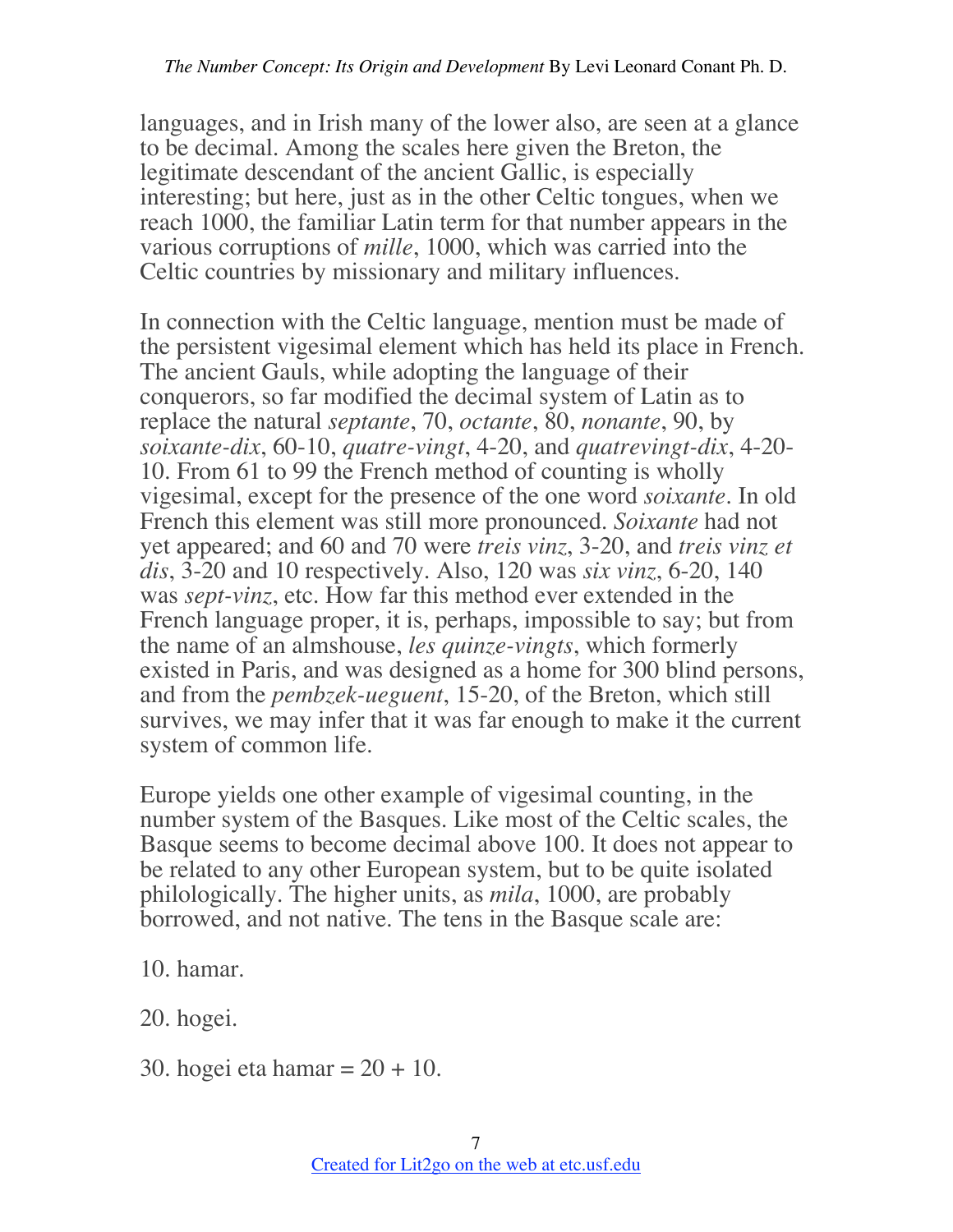- 40. berrogei =  $2-20$ .
- 50. berrogei eta hamar  $= 2-20 + 10$ .
- 60. hirurogei  $= 3-20$ .
- 70. hirurogei eta hamar  $= 3-20 + 10$ .
- 80. laurogei =  $4-20$ .
- 90. laurogei eta hamar  $= 4-20 + 10$ .

100. ehun.

1000. *milla*.

Besides these we find two or three numeral scales in Europe which contain distinct traces of vigesimal counting, though the scales are, as a whole, decidedly decimal. The Danish, one of the essentially Germanic languages, contains the following numerals:

30. tredive  $= 3-10$ .

40. fyrretyve  $=$  4-10.

50. halvtredsindstyve  $=$  half (of 20) from 3-20.

- 60. tresindstyve  $= 3-20$ .
- 70. halvfierdsindstyve = half from 4-20.
- 80. fiirsindstyve  $=$  4-20.
- 90. halvfemsindstyve = half from 5-20.

100. hundrede.

Germanic number systems are, as a rule, pure decimal systems; and the Danish exception is quite remarkable. We have, to be sure, such expressions in English as *three score*, *four score*, etc., and the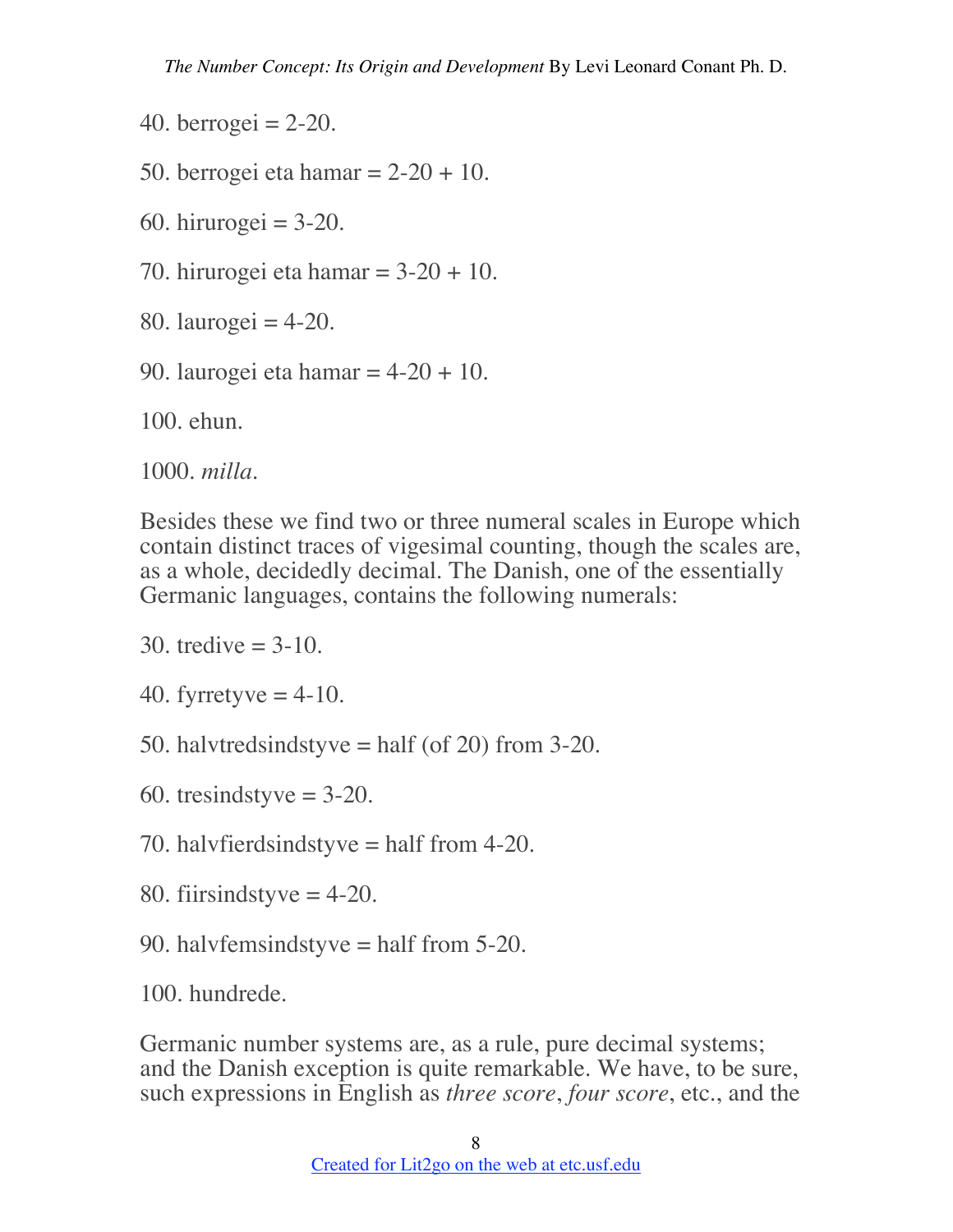Swedish, Icelandic, and other languages of this group have similar terms. Still, these are not pure numerals, but auxiliary words rather, which belong to the same category as *pair*, *dozen*, *dizaine*, etc., while the Danish words just given are the ordinary numerals which form a part of the every-day vocabulary of that language. The method by which this scale expresses 50, 70, and 90 is especially noticeable. It will be met with again, and further examples of its occurrence given.

In Albania there exists one single fragment of vigesimal numeration, which is probably an accidental compound rather than the remnant of a former vigesimal number system. With this single exception the Albanian scale is of regular decimal formation. A few of the numerals are given for the sake of comparison:

30. tridgiete  $= 3-10$ .

40. dizet  $= 2-20$ .

50. pesedgiete  $= 5-10$ .

60. giastedgiete  $= 6-10$ , etc.

Among the almost countless dialects of Africa we find a comparatively small number of vigesimal number systems. The powers of the negro tribes are not strongly developed in counting, and wherever their numeral scales have been taken down by explorers they have almost always been found to be decimal or quinary-decimal. The small number I have been able to collect are here given. They are somewhat fragmentary, but are as complete as it was possible to make them.

## AFFADEH.

- 10. dekang.
- 20. degumm.

30. piaske.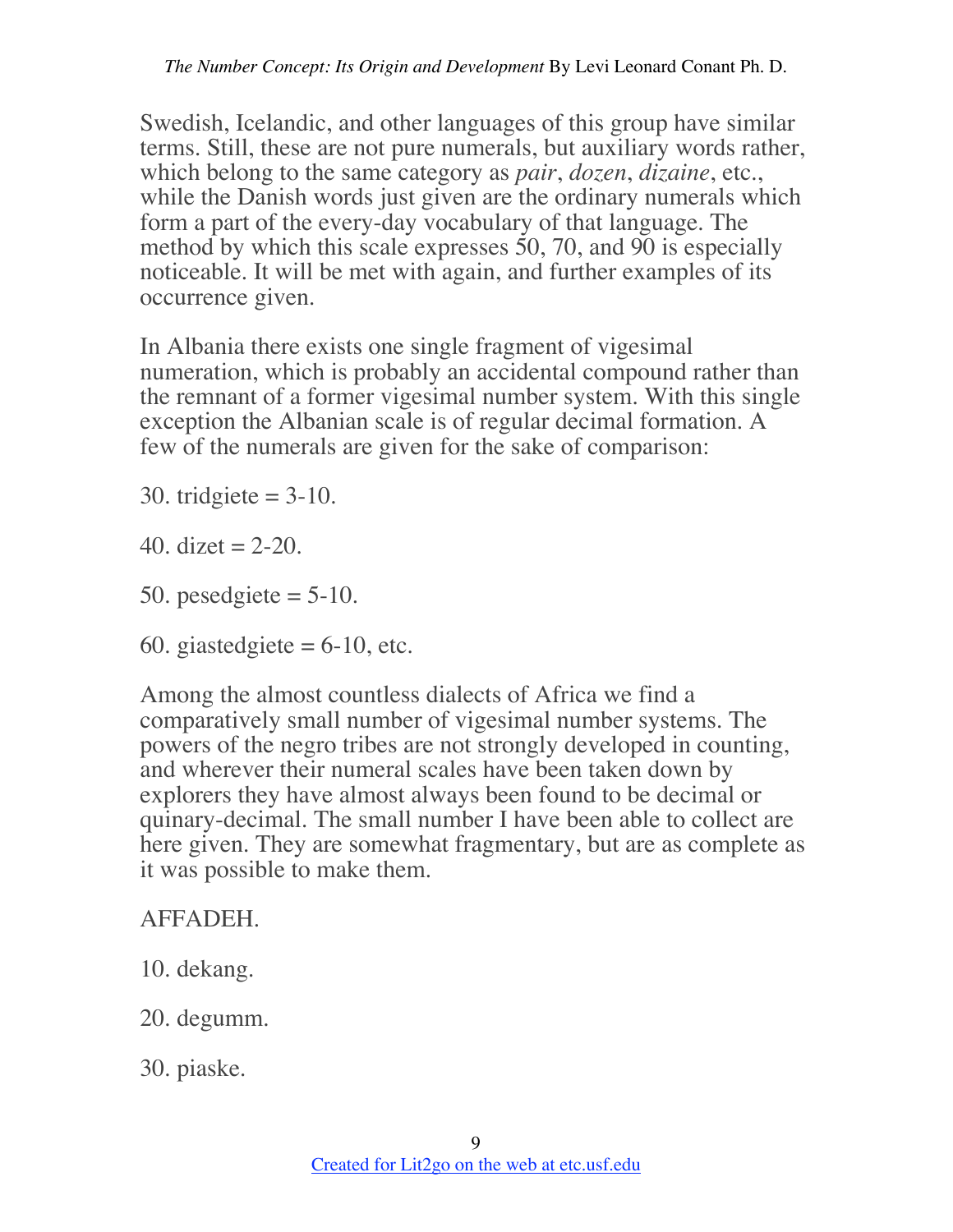- 40. tikkumgassih =  $20x2$ .
- 50. tikkumgassigokang  $= 20x^2 + 10$ .
- 60. tikkumgakro  $= 20x3$ .
- 70. dungokrogokang  $= 20x3 + 10$ .
- 80. dukumgade  $= 20x4$ .
- 90. dukumgadegokang  $= 20x4 + 10$ .
- 100. miah (borrowed from the Arabs).

IBO.

10. iri.

20. ogu.

- 30. ogu n-iri =  $20 + 10$ , or iri ato =  $10x3$ .
- 40. ogu abuo =  $20x2$ , or iri anno =  $10x4$ .
- 100. ogu ise  $= 20x5$ .

VEI.

10. tan.

- 20. mo bande = a person finished.
- 30. mo bande ako tan  $= 20 + 10$ .
- 40. mo fera bande  $= 2$  20.
- 100. mo soru bande = 5 persons finished.

YORUBA.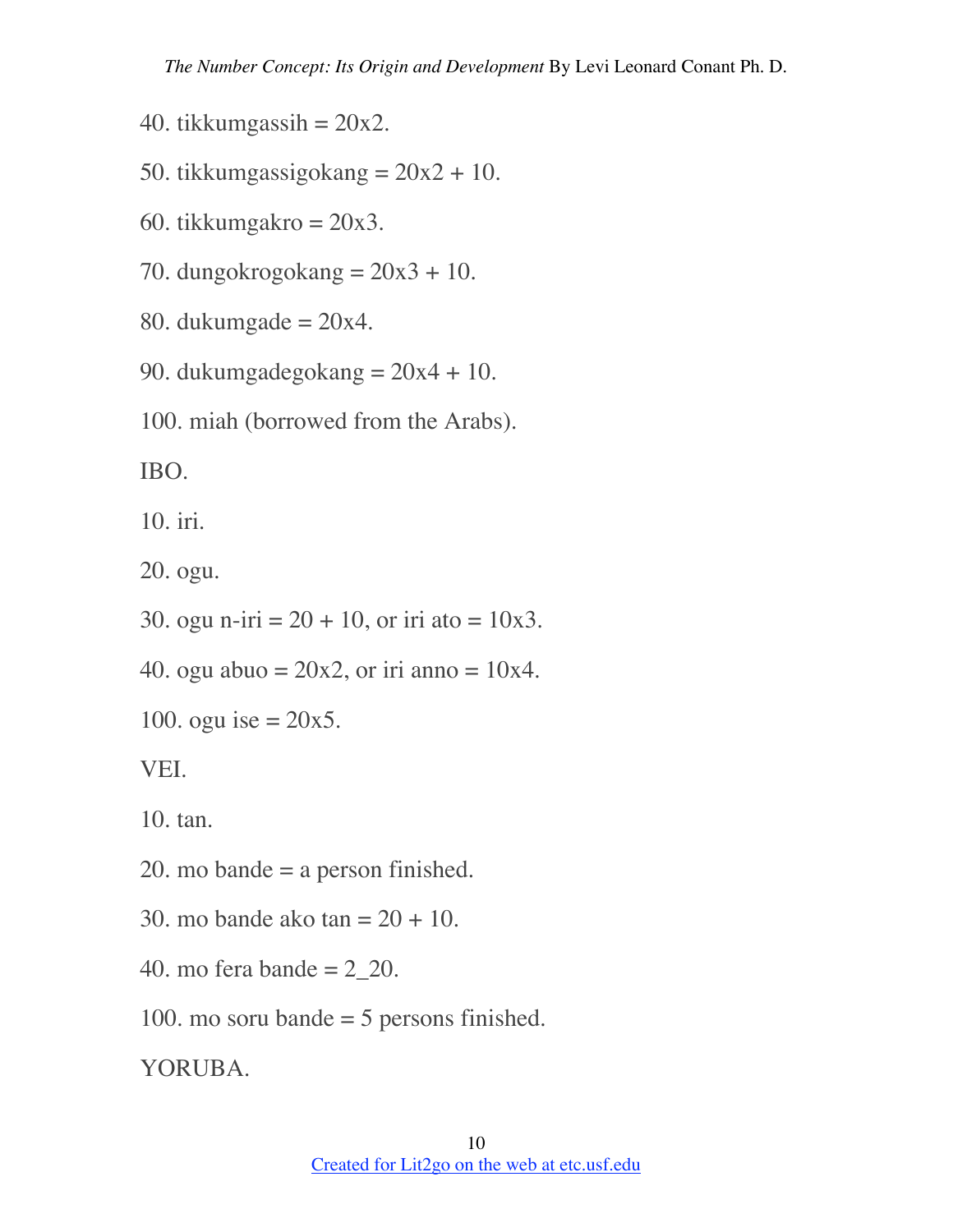10. duup.

20. ogu.

- 30. ogbo.
- 40. ogo-dzi =  $20x2$ .
- 60. ogo-ta =  $20x3$ .
- 80. ogo-ri  $= 20x4$ .
- 100. ogo-ru =  $20x5$ .
- 120. ogo-fa  $= 20x6$ .
- 140. ogo-dze =  $20x7$ .
- 160. ogo-dzo =  $20x8$ , etc.

EFIK.

10. duup.

20. edip.

- 30. edip-ye-duup  $= 20 + 10$ .
- 40.  $aba = 20x2$ .
- 60. ata =  $20x3$ .
- 80. anan  $= 20x4$ .
- 100. ikie.

The Yoruba scale, to which reference has already been made, p. 70, again shows its peculiar structure, by continuing its vigesimal formation past 100 with no interruption in its method of numeral building. It will be remembered that none of the European scales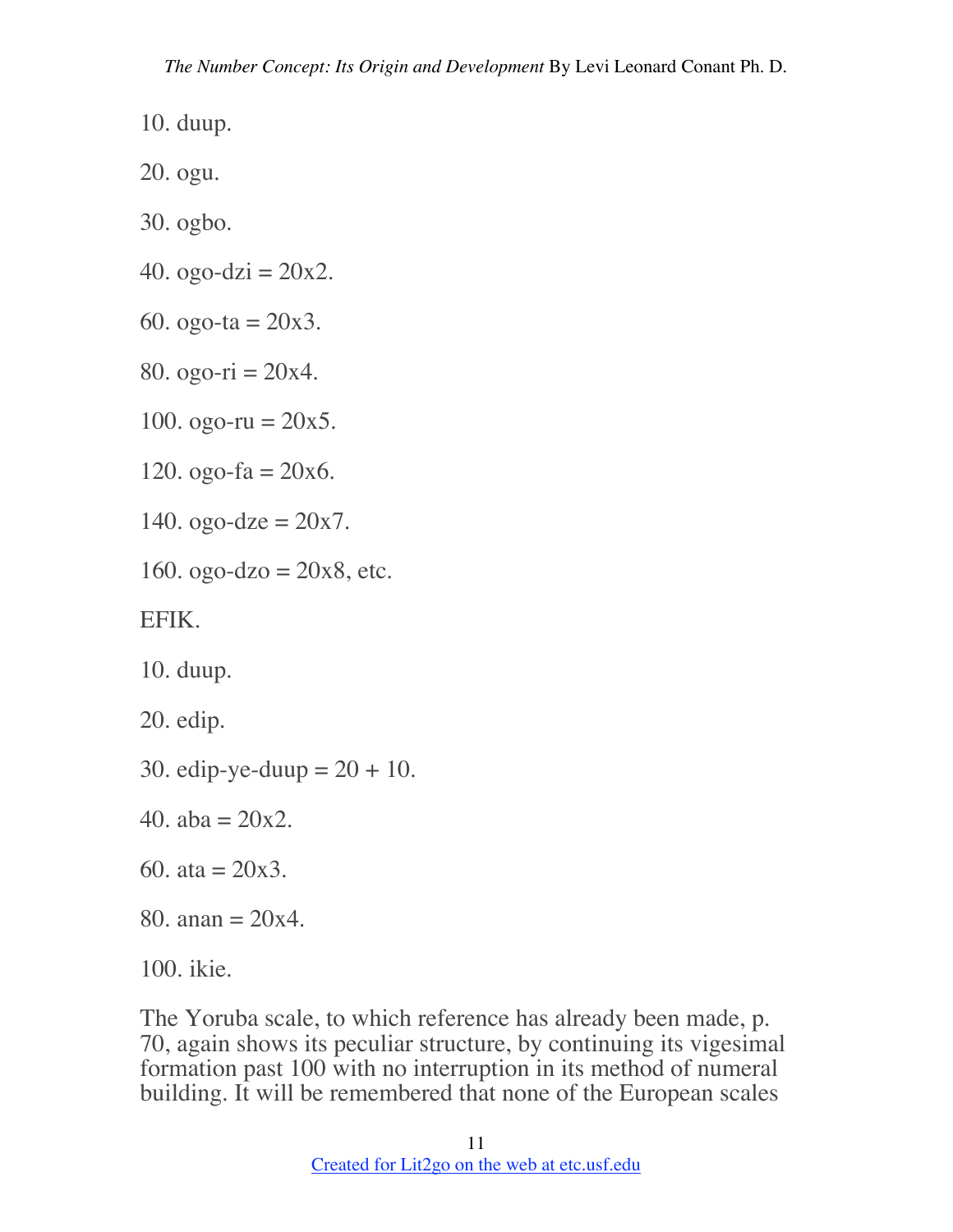showed this persistency, but passed at that point into decimal numeration. This will often be found to be the case; but now and then a scale will come to our notice whose vigesimal structure is continued, without any break, on into the hundreds and sometimes into the thousands.

BONGO.

10. kih.

- 20. mbaba kotu  $= 20x1$ .
- 40. mbaba gnorr  $= 20x2$ .
- 100. mbaba mui  $= 20x5$ .

MENDE.

10. pu.

- 20. nu yela gboyongo mai  $=$  a man finished.
- 30. nu yela gboyongo mahu pu =  $20 + 10$ .
- 40. nu fele gboyongo  $= 2$  men finished.
- 100. nu lolu gboyongo  $=$  5 men finished.

NUPE.

- 10. gu-wo.
- 20. esin.
- 30. gbonwo.
- 40. si-ba  $= 2$
- 20.\_50. arota.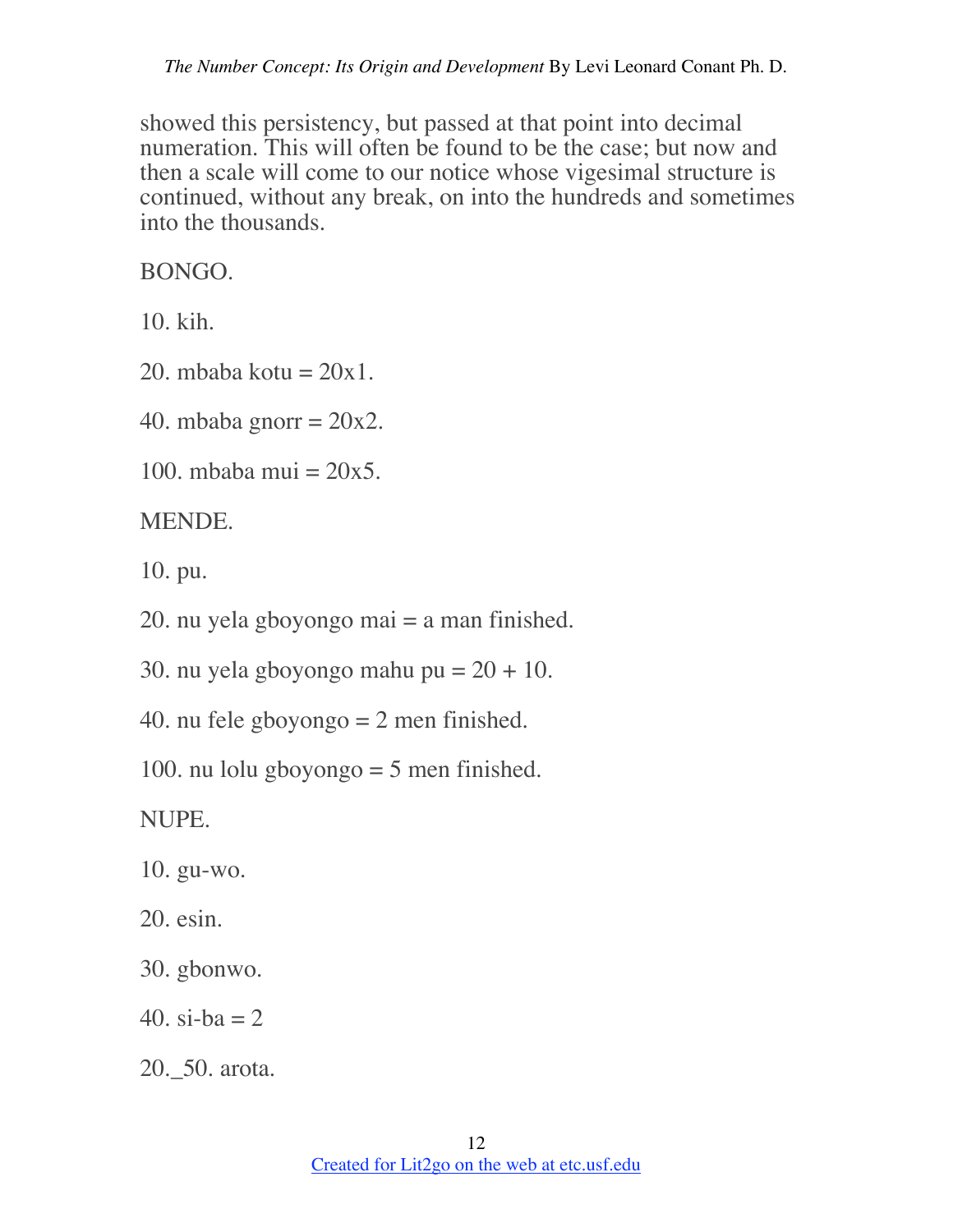60. sita =  $3x20$ .

70. adoni.

- 80.  $\sin i = 4x20$ .
- 90. sini be-guwo =  $80 + 10$ .
- 100. sisun =  $5x20$ .

#### LOGONE.

10. chkan.

20. tkam.

- 30. tkam ka chkan = 20 + 10.
- 40. tkam ksde  $= 20x2$ .
- 50. tkam ksde ka chkan  $= 40 + 10$ .
- 60. tkam gachkir  $= 20x3$ .
- 100. mia (from Arabic).

1000. debu.

MUNDO.

10. nujorquoi.

20. tiki bere.

- 30. tiki bire nujorquoi  $= 20 + 10$ .
- 40. tiki borsa  $= 20x2$ .
- 50. tike borsa nujorquoi  $= 40 + 10$ .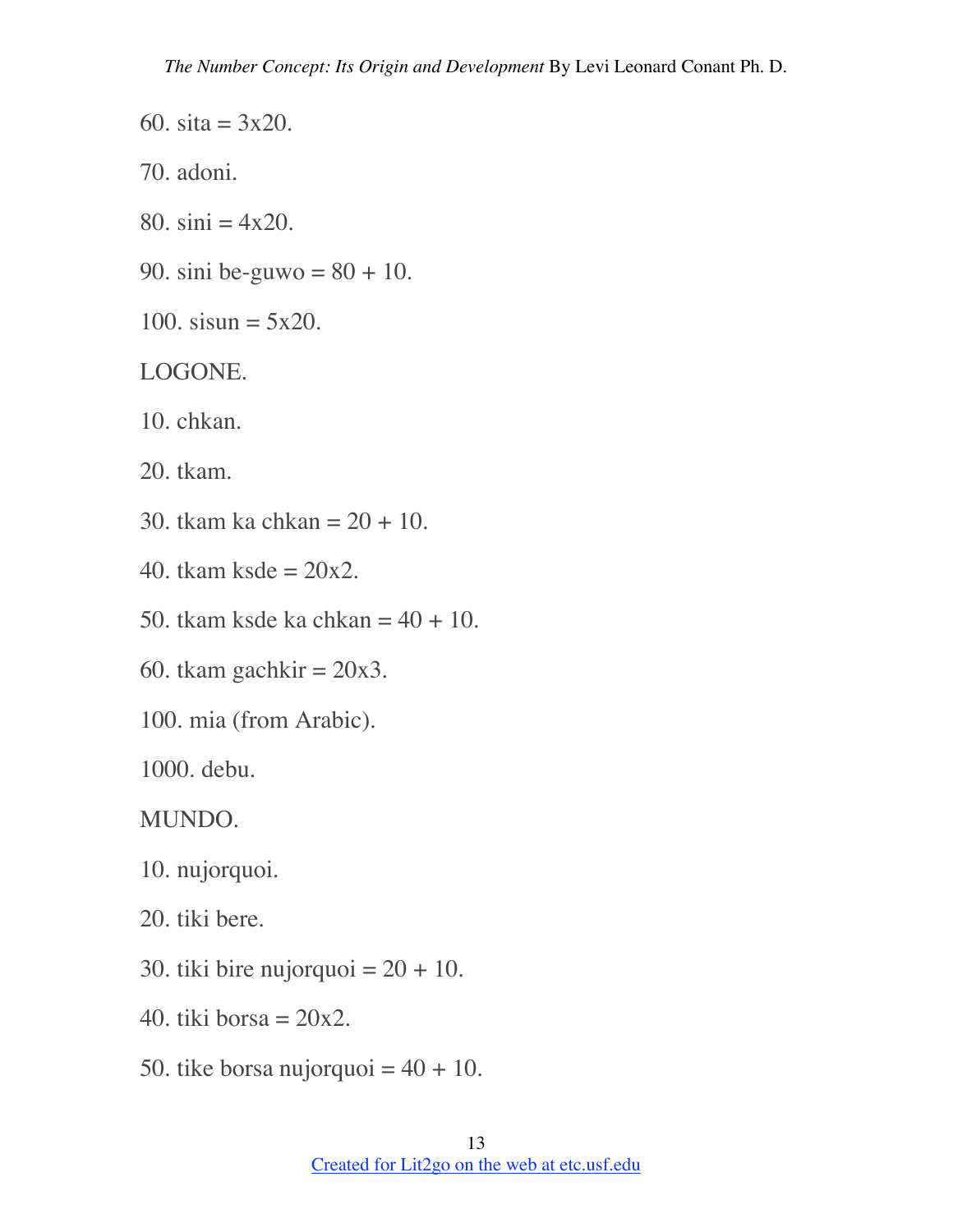MANDINGO.

10. tang.

20. mulu.

30. mulu nintang  $= 20 + 10$ .

40. mulu foola  $= 20x2$ .

50. mulu foola nintang  $=$  40 + 10.

60. mulu sabba  $= 20x3$ .

70. mulu sabba nintang  $= 60 + 10$ .

80. mulu nani  $= 20x4$ .

90. mulu nani nintang  $= 80 + 10$ .

100. kemi.

This completes the scanty list of African vigesimal number systems that a patient and somewhat extended search has yielded. It is remarkable that the number is no greater. Quinary counting is not uncommon in the "Dark Continent," and there is no apparent reason why vigesimal reckoning should be any less common than quinary. Any one investigating African modes of counting with the material at present accessible, will find himself hampered by the fact that few explorers have collected any except the first ten numerals. This leaves the formation of higher terms entirely unknown, and shows nothing beyond the quinary or non-quinary character of the system. Still, among those which Stanley, Schweinfurth, Salt, and others have collected, by far the greatest number are decimal. As our knowledge of African languages is extended, new examples of the vigesimal method may be brought to light. But our present information leads us to believe that they will be few in number.

In Asia the vigesimal system is to be found with greater frequency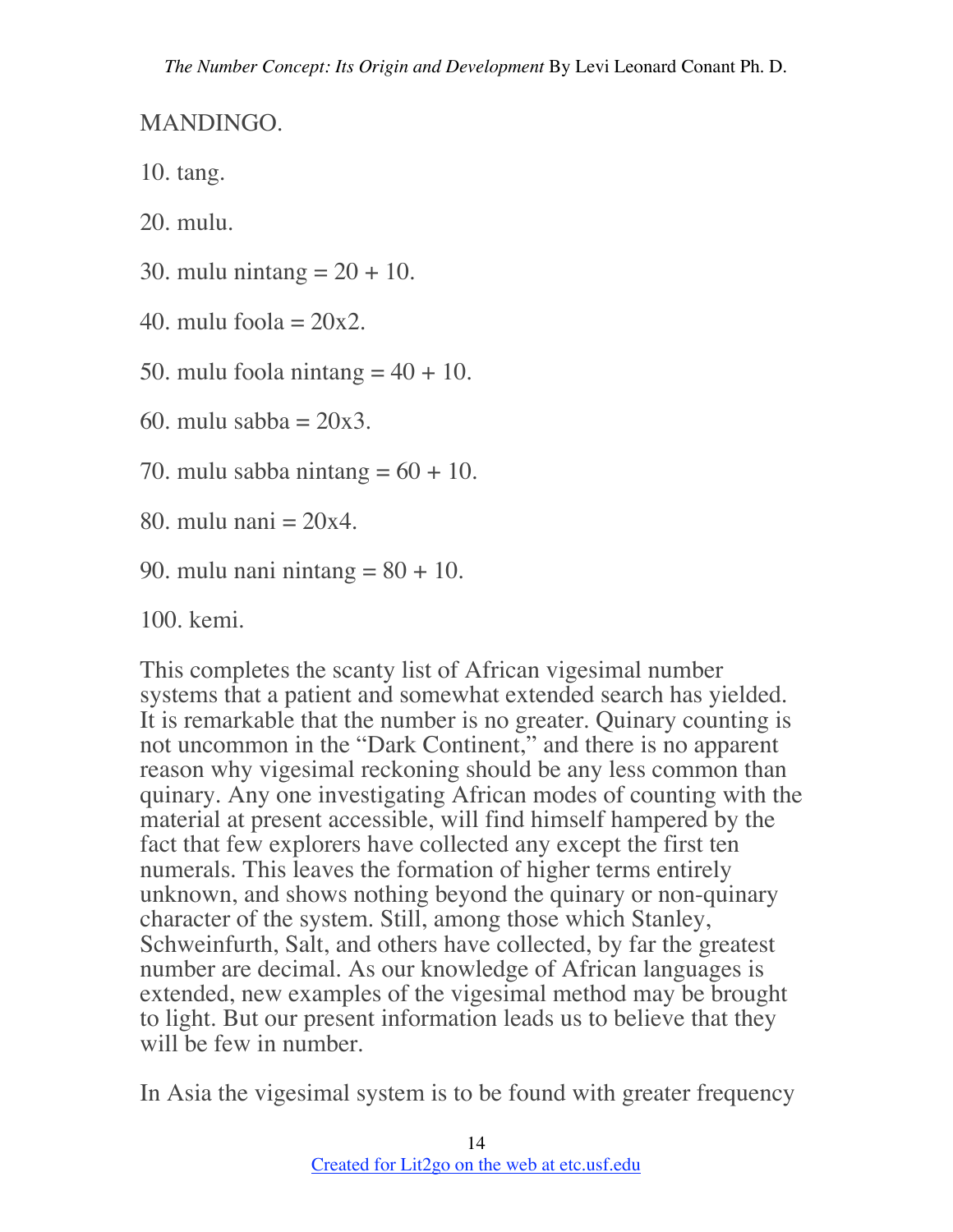than in Europe or Africa, but it is still the exception. As Asiatic languages are much better known than African, it is probable that the future will add but little to our stock of knowledge on this point. New instances of counting by twenties may still be found in northern Siberia, where much ethnological work yet remains to be done, and where a tendency toward this form of numeration has been observed to exist. But the total number of Asiatic vigesimal scales must always remain small—quite insignificant in comparison with those of decimal formation.

In the Caucasus region a group of languages is found, in which all but three or four contain vigesimal systems. These systems are as follows:

# ABKHASIA.

- 10. zpha-ba.
- 20. gphozpha  $= 2x10$ .
- 30. gphozphei zphaba  $= 20 + 10$ .
- 40. gphin-gphozpha  $= 2x20$ .
- 60. chin-gphozpha =  $3x20$ .
- 80. phsin-gphozpha  $= 4x20$ .

100. sphki.

AVARI

- 10. antsh-go.
- 20. qo-go.
- 30. lebergo.
- 40. khi-qogo  $= 2x20$ .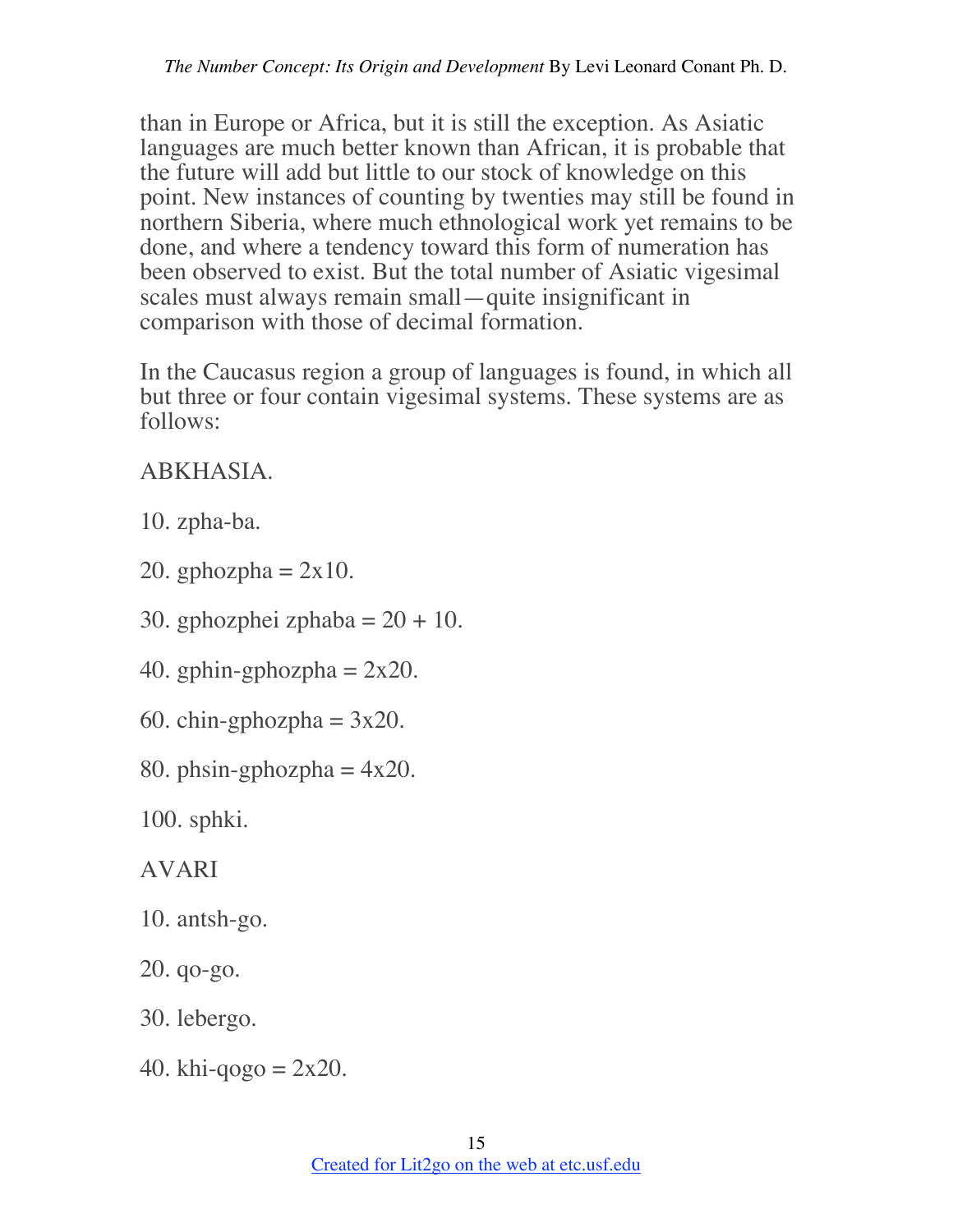- 50. khiqojalda antshgo  $= 40 + 10$ .
- 60. lab-qogo =  $3x20$ .
- 70. labqojalda antshgo  $= 60 + 10$ .
- 80. un-qogo  $= 4x20$ .
- 100. nusgo.

KURI

10. tshud.

20. chad.

30. channi tshud =  $20 + 10$ .

40. jachtshur.

50. jachtshurni tshud  $= 40 + 10$ .

60. put  $chad = 3x20$ .

- 70. putchanni tshud  $= 60 + 10$ .
- 80. kud-chad  $= 4x20$ .
- 90. kudchanni tshud = 80 + 10.

100. wis.

UDI

10. witsh.

20. qa.

30. sa-qo-witsh =  $20 + 10$ .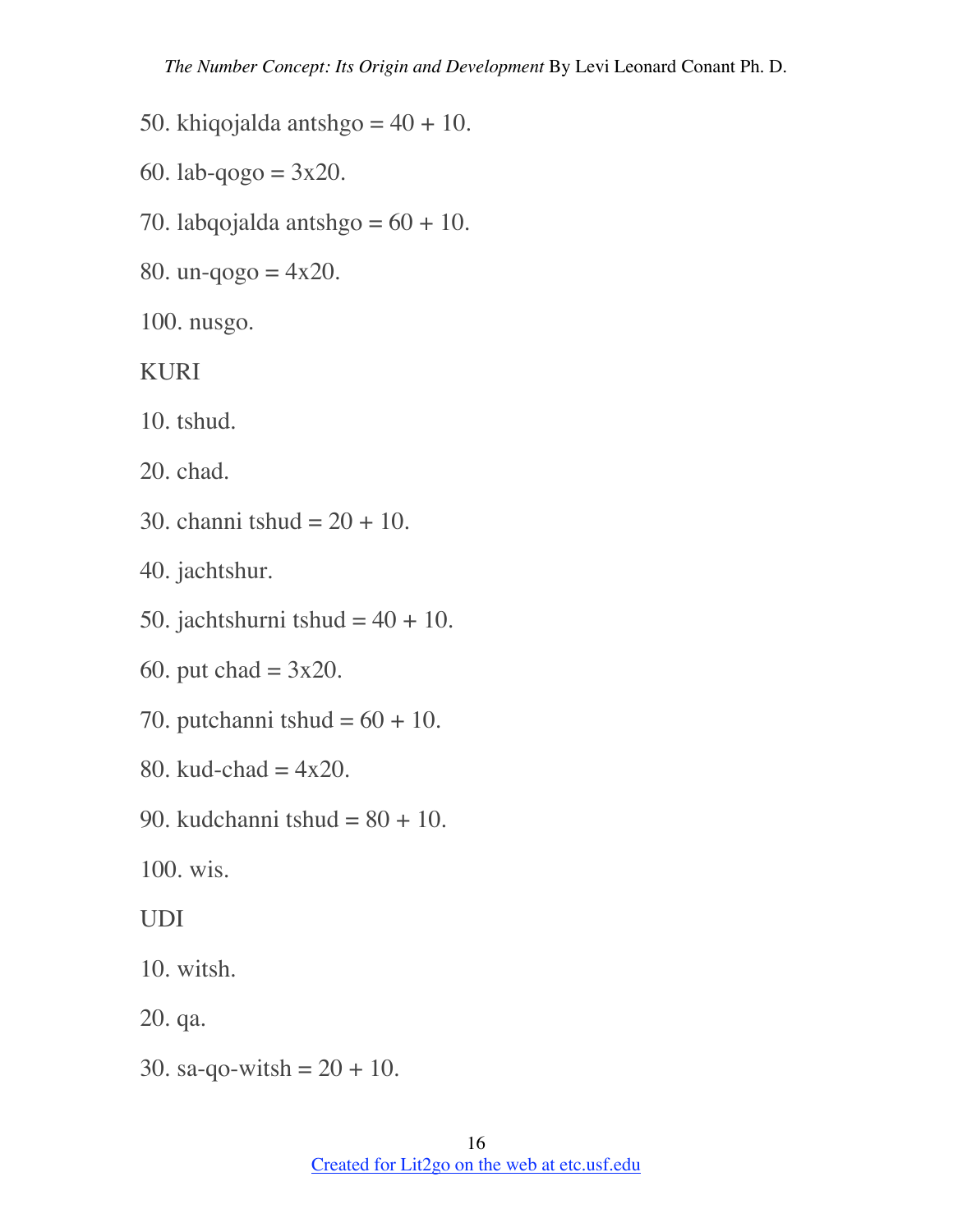- 40. pha-qo =  $2x20$ .
- 50. pha-qo-witsh =  $40 + 10$ .
- 60. chib-qo =  $3x20$ .
- 70. chib-qo-witsh =  $60 + 10$ .
- 80. bip-qo =  $4x20$ .
- 90. bip-qo-witsh =  $80 + 10$ .
- 100. bats.\_1000. hazar (Persian).

#### **TCHETCHNIA**

10. ith.

20. tqa.

- 30. tqe ith =  $20 + 10$ .
- 40. sauz-tqa = 2x20.
- 50. sauz-tqe ith  $= 40 + 10$ .
- 60. chuz-tqa =  $3x20$ .
- 70. chuz-tqe ith  $= 60 + 10$ .
- 80. w-iez-tqa =  $4x20$ .
- 90. w-iez-tqe ith  $= 80 + 10$ .

100. b'e.

1000. ezir (akin to Persian).

THUSCH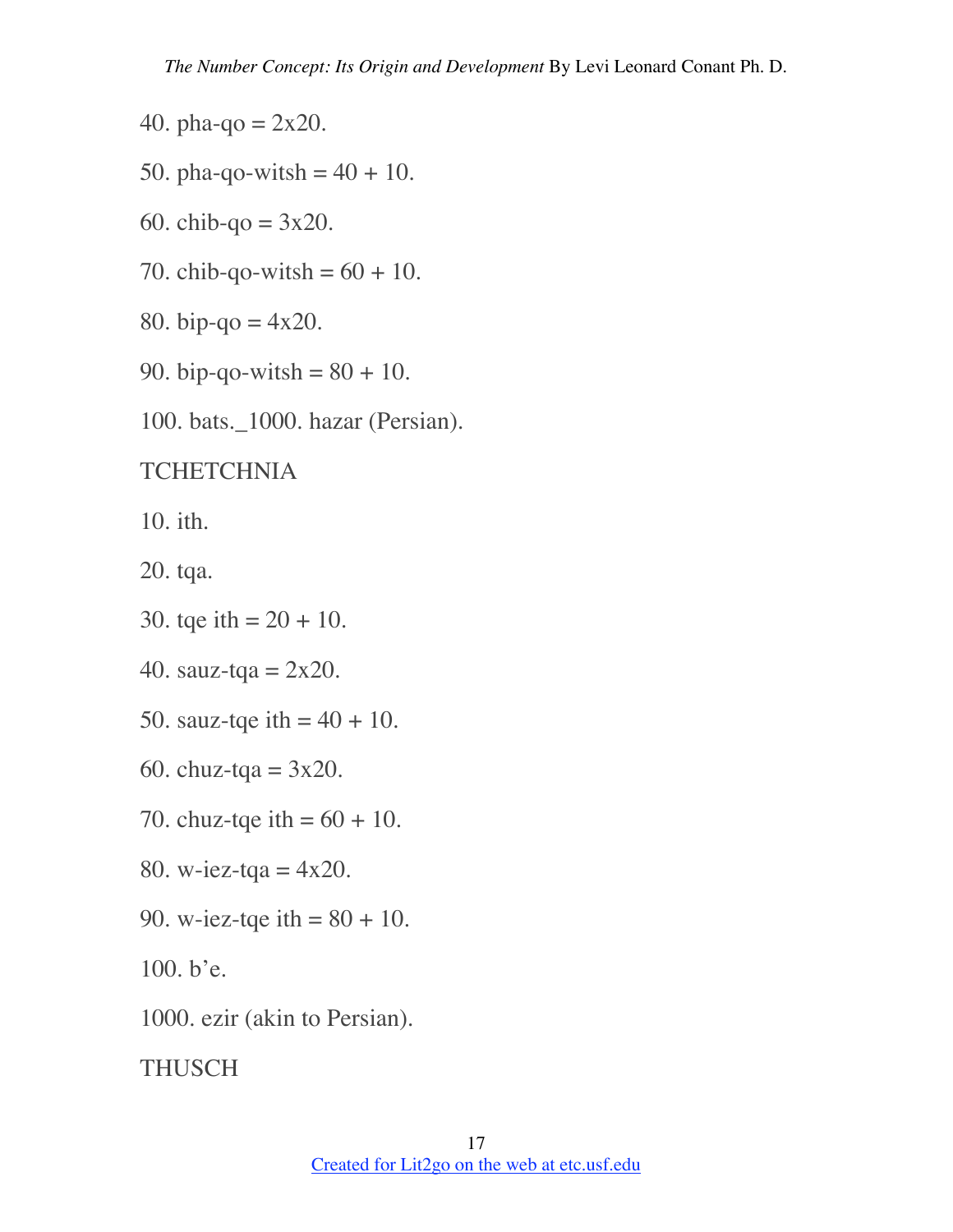10. itt.

20. tqa.

- 30. tqa-itt =  $20 + 10$ .
- 40. sauz-tq =  $2x20$ .
- 50. sauz-tqa-itt  $= 40 + 10$ .
- 60. chouz-tq =  $3x20$ .
- 70. chouz-tqa-itt =  $60 + 10$ .
- 80. dhewuz-tq  $= 4x20$ .
- 90. dhewuz-tqa-itt =  $80 + 10$ .
- 100. phchauz-tq  $= 5x20$ .
- 200. itsha-tq =  $10x20$ .
- 300. phehiitsha-tq =  $15x20$ .
- 1000. satsh tqauz-tqa itshatqa =  $2x20 \times 20 + 200$ .

#### GEORGIA

10. athi.

20. otsi.

- 30. ots da athi =  $20 + 10$ .
- 40. or-m-otsi  $= 2x20$ .
- 50. ormots da athi  $=$  40 + 10.
- 60. sam-otsi =  $3x20$ .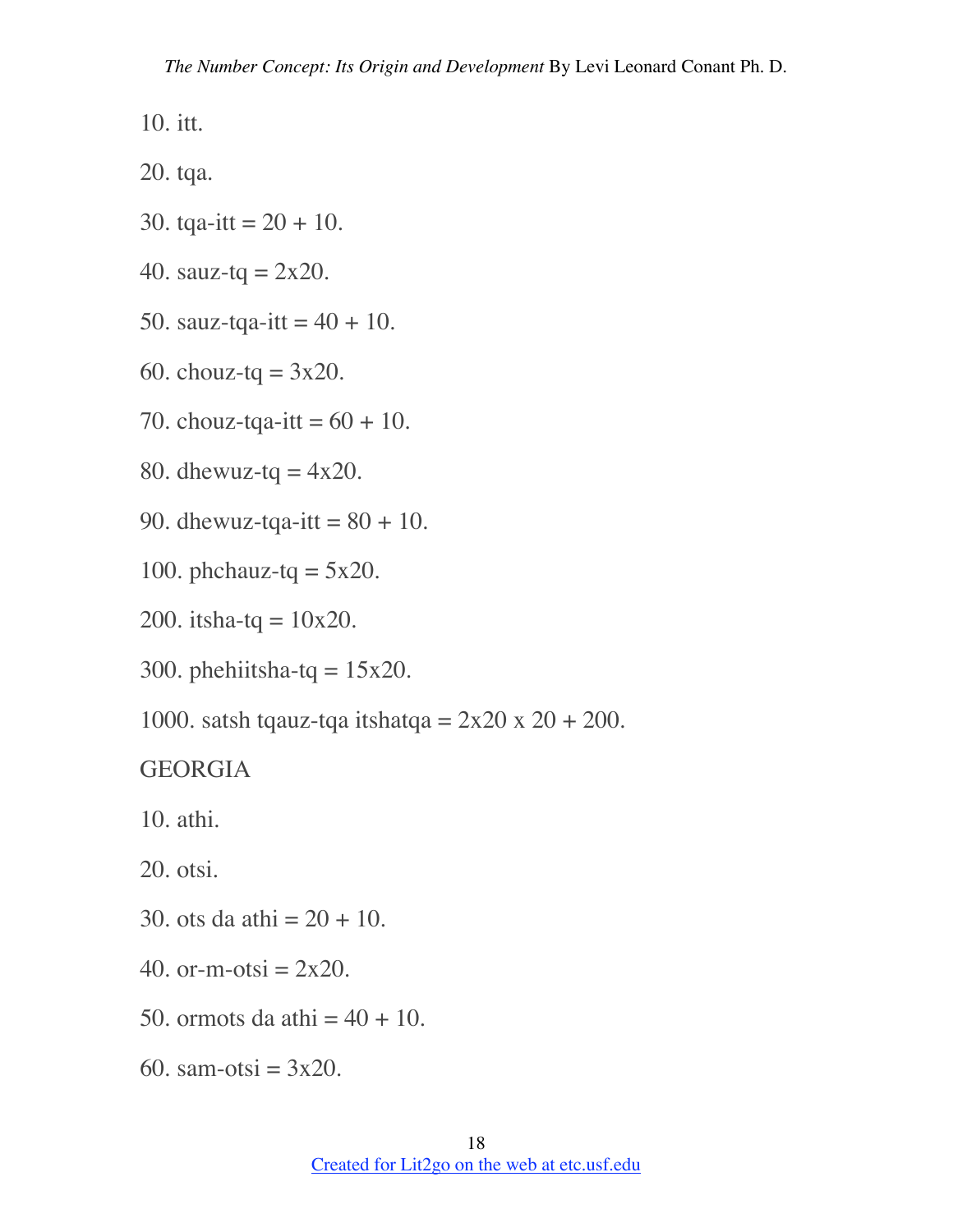- 70. samots da athi  $= 60 + 10$ .
- 80. othch-m-otsi  $= 4x20$ .
- 90. othmots da athi  $= 80 + 10$ .

100. asi.

1000. ath-asi  $= 10x100$ .

LAZI

10. wit.

20. oets.

- 30. oets do wit =  $20+10$ .
- 40. dzur en oets  $= 2x20$ .
- 50. dzur en oets do wit  $= 40 + 10$ .
- 60. dzum en oets  $= 3x20$ .
- 70. dzum en oets do wit  $= 60 + 10$ .
- 80. otch-an-oets  $= 4x20$ .

100. os.

1000. silia (akin to Greek).

CHUNSAG.

10. ants-go.

- 20. chogo.
- 30. chogela antsgo  $= 20 + 10$ .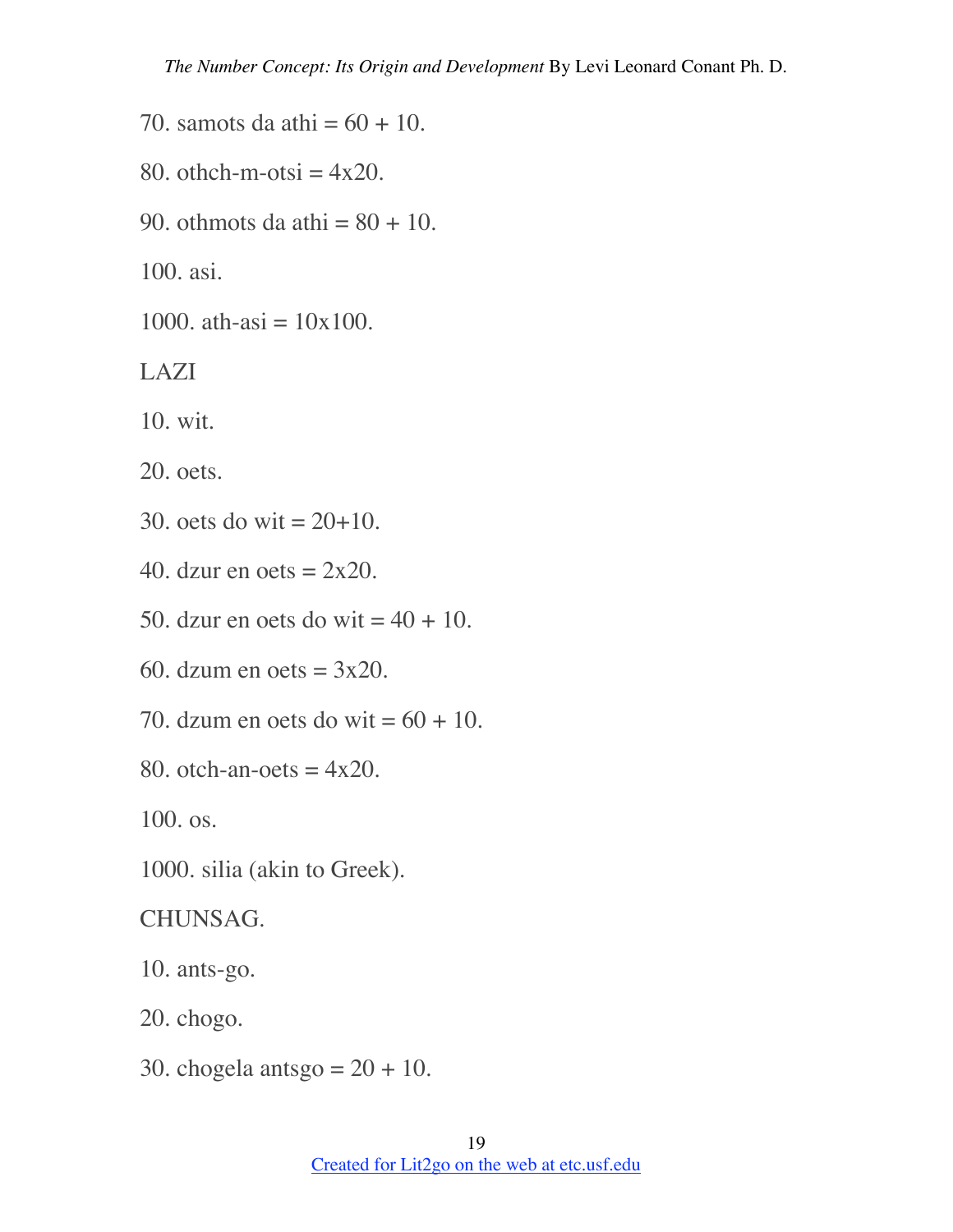- 40. kichogo =  $2x20$ .
- 50. kichelda antsgo  $= 40 + 10$ .
- 60. taw chago  $= 3x20$ .
- 70. taw chogelda antsgo  $= 60 + 10$ .
- 80. uch' chogo  $= 4x20$ .
- 90. uch' chogelda antsgo.

100. nusgo.

1000. asargo (akin to Persian).

DIDO.

10. zino.

20. ku.

30. kunozino.

- 40. kaeno ku =  $2x20$ .
- 50. kaeno kuno zino  $= 40 + 10$ .
- 60. sonno ku = 3x20.
- 70. sonno kuno zino  $= 60 + 10$ .
- 80. uino ku = 4x20.
- 90. uino huno zino  $= 80 + 10$ .

100. bischon.

400. kaeno kuno zino  $= 40x10$ .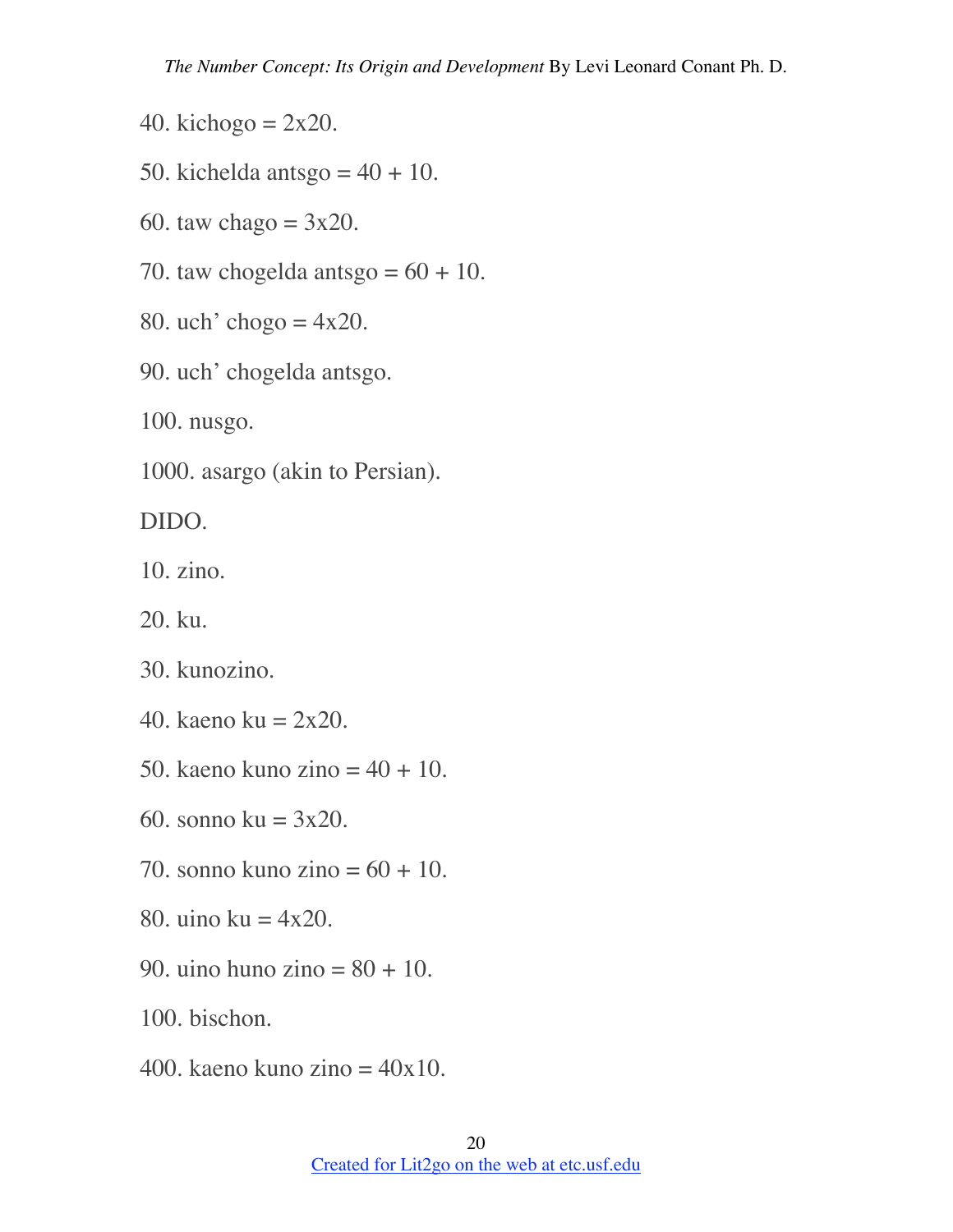#### AKARI

- 10. entzelgu.
- 20. kobbeggu.
- 30. lowergu.
- 40. kokawu =  $2x20$ .
- 50. kikaldanske  $=$  40 + 10.
- 60. secikagu.
- 70. kawalkaldansku =  $3x20 + 10$ .
- 80. onkuku =  $4x20$ .
- 90. onkordansku =  $4x20 + 10$ .
- 100. nosku.\_1000. askergu (from Persian).

## **CIRCASSIA**

- 10. psche.
- 20. to-tsch.
- 30. totsch-era-pschirre  $= 20 + 10$ .
- 40. ptl'i-sch =  $4x10$ .
- 50. ptl'isch-era-pschirre  $= 40 + 10$ .
- 60. chi-tsch  $= 6x10$ .
- 70. chitsch-era-pschirre  $= 60 + 10$ .
- 80. toshit $1 = 20x4$ ?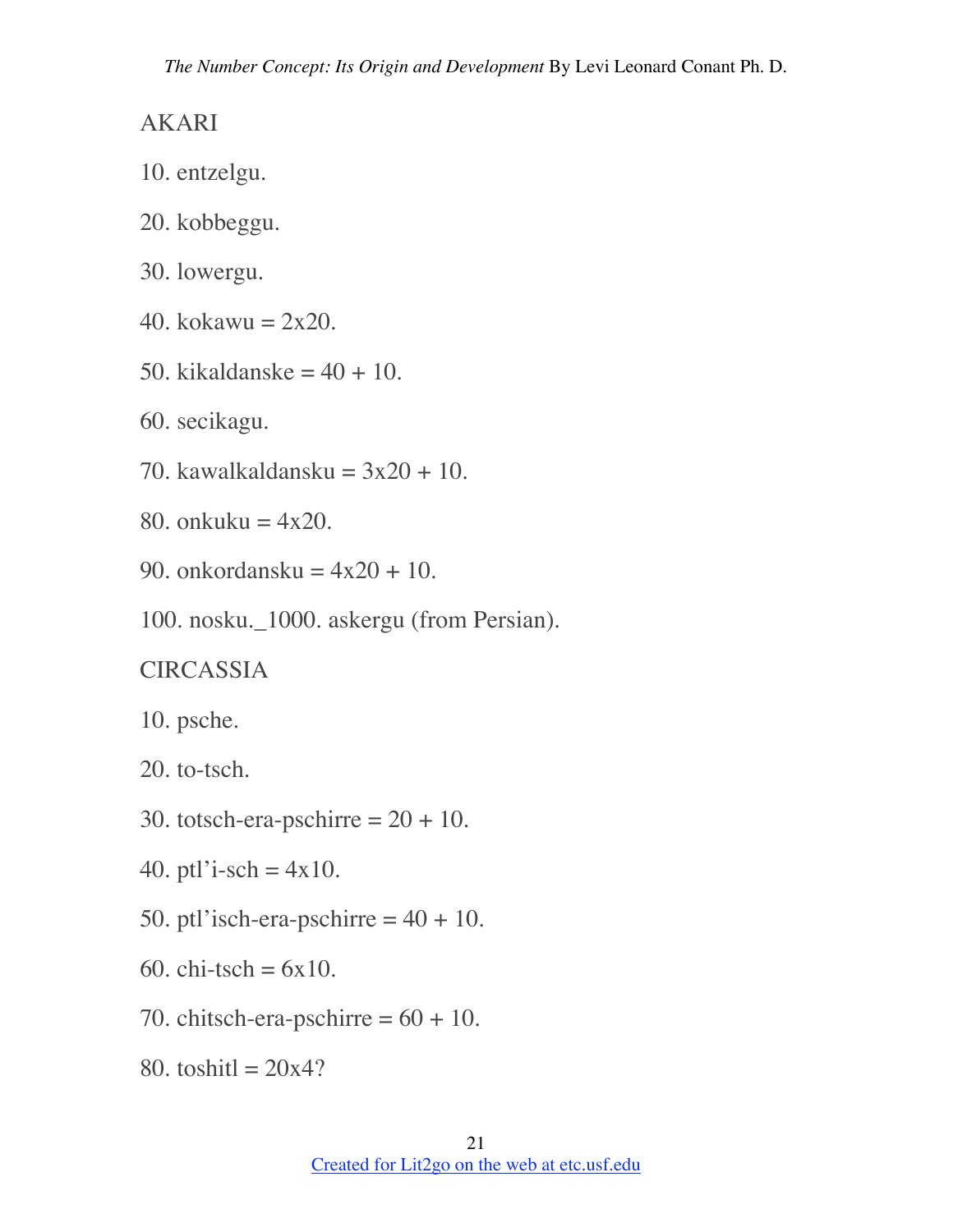90. toshitl-era-pschirre  $= 80 + 10$ .

100. scheh.

1000. min (Tartar) or schi-psche =  $100x10$ .

The last of these scales is an unusual combination of decimal and vigesimal. In the even tens it is quite regularly decimal, unless 80 is of the structure suggested above. On the other hand, the odd tens are formed in the ordinary vigesimal manner. The reason for this anomaly is not obvious. I know of no other number system that presents the same peculiarity, and cannot give any hypothesis which will satisfactorily account for its presence here. In nearly all the examples given the decimal becomes the leading element in the formation of all units above 100, just as was the case in the Celtic scales already noticed.

Among the northern tribes of Siberia the numeral scales appear to be ruder and less simple than those just examined, and the counting to be more consistently vigesimal than in any scale we have thus far met with. The two following examples are exceedingly interesting, as being among the best illustrations of counting by twenties that are to be found anywhere in the Old World.

TSCHUKSCHI.

- 10. migitken  $=$  both hands.
- 20. chlik-kin  $=$  a whole man.
- 30. chlikkin mingitkin parol  $= 20 + 10$ .
- 40. nirach chlikkin  $= 2x20$ .
- 100. milin chlikkin  $= 5x20$ .

200. mingit chlikkin = 10x20, *i.e.* 10 men.

1000. miligen chlin-chlikkin = 5x200, *i.e.* five (times) 10 men.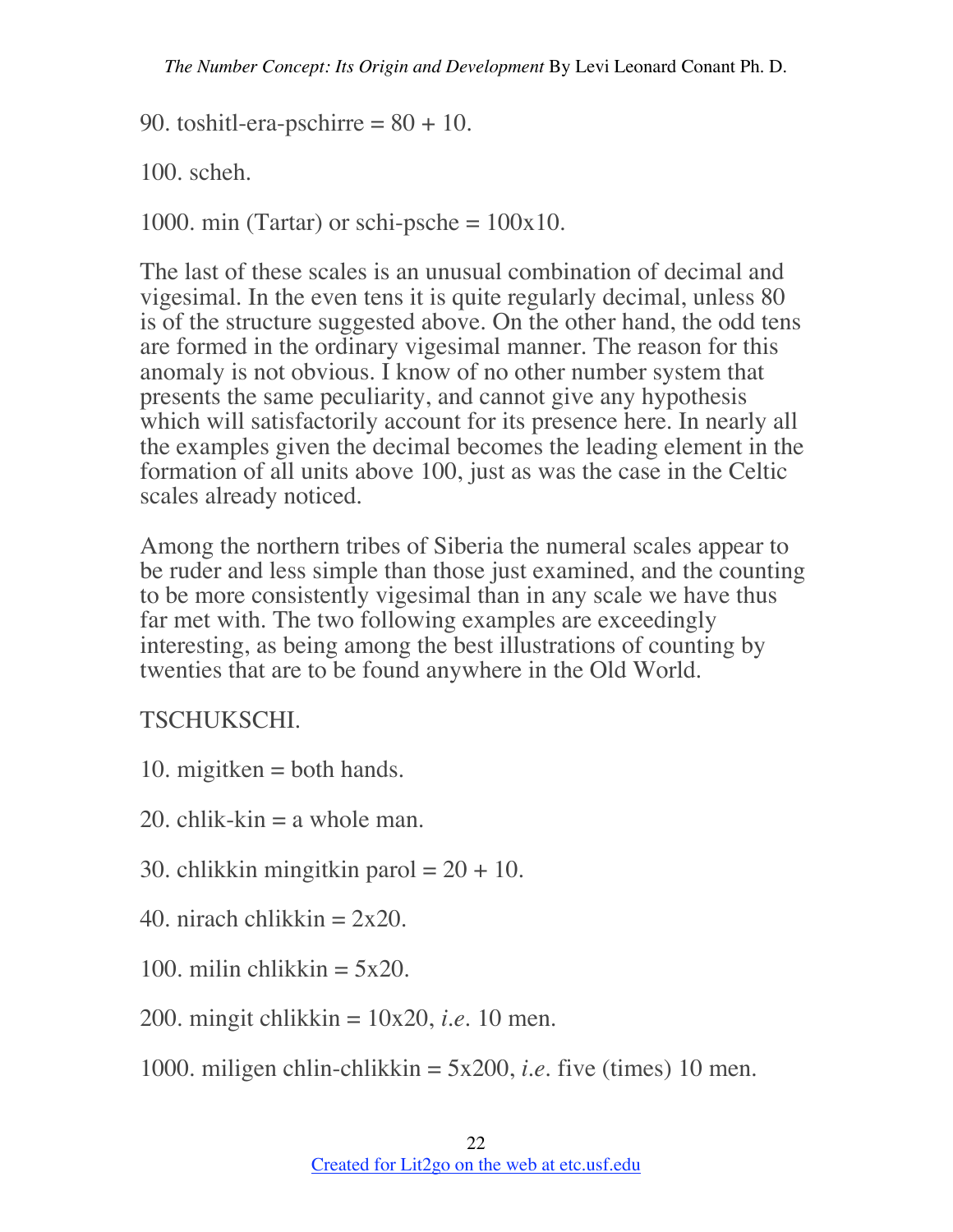AINO.

10. wambi.

20. choz.

- 30. wambi i-doehoz = 10 from 40.
- 40. tochoz =  $2x20$ .
- 50. wambi i-richoz  $= 10$  from 60.
- 60. rechoz =  $3x20$ .
- 70. wambi [i?] inichoz = 10 from 80.
- 80. inichoz  $= 4x20$ .
- 90. wambi aschikinichoz  $= 10$  from 100.
- 100. aschikinichoz =  $5x20$ .
- 110. wambi juwanochoz = 10 from 120.
- 120. juwano choz =  $6x20$ .
- 130. wambi aruwanochoz  $= 10$  from 140.
- 140. aruwano choz  $= 7x20$ .
- 150. wambi tubischano choz  $= 10$  from 160.
- 160. tubischano choz  $= 8x20$ .
- 170. wambi schnebischano choz  $= 10$  from 180.
- 180. schnebischano choz =  $9x20$ .
- 190. wambi schnewano choz = 10 from 200.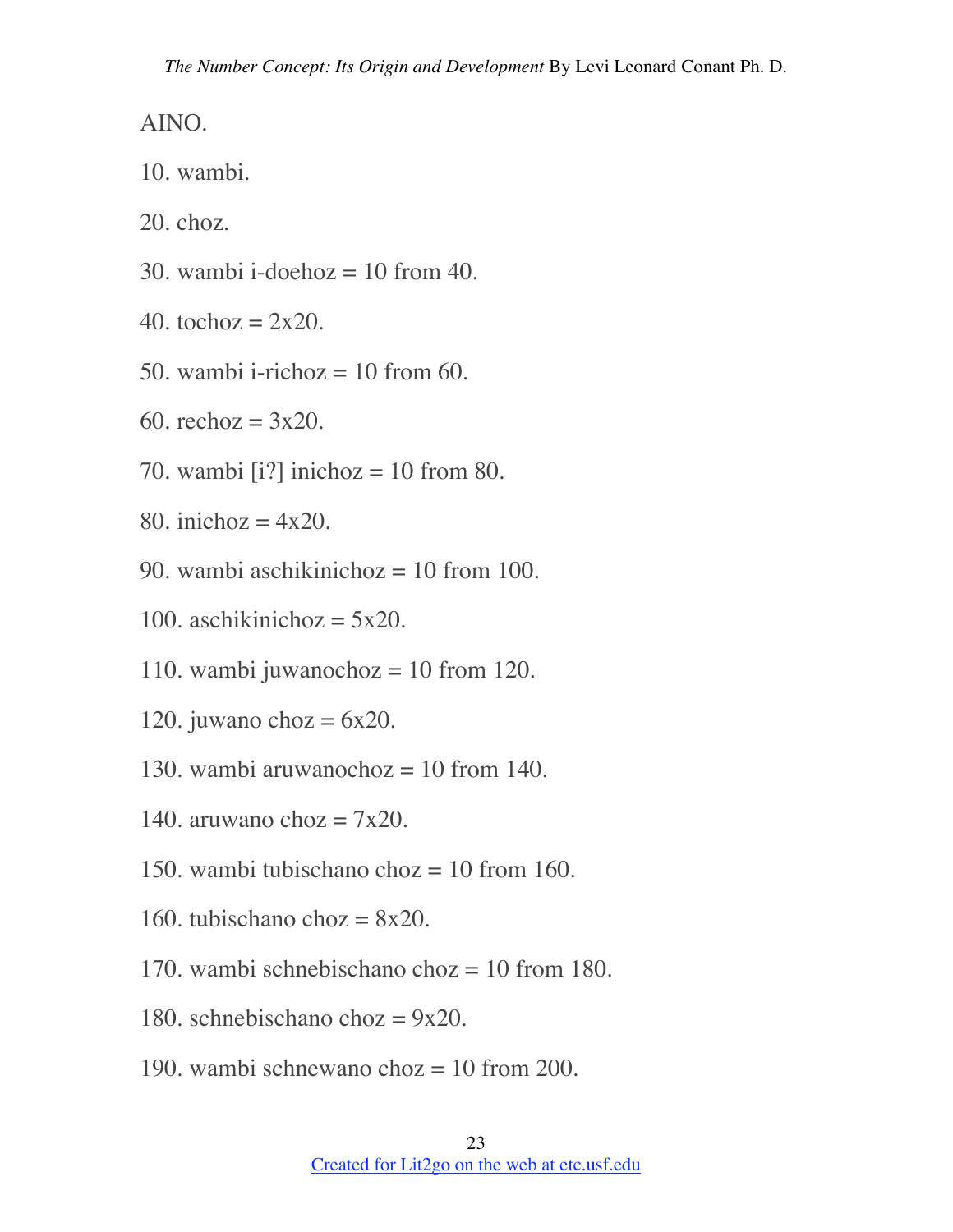200. schnewano choz  $= 10x20$ .

300. aschikinichoz i gaschima chnewano choz = 5x20+10x20.

400. toschnewano choz =  $2 \times (10x20)$ .

500. aschikinichoz i gaschima toschnewano choz = 100 + 400.

600. reschiniwano choz  $= 3x200$ .

700. aschikinichoz i gaschima reschiniwano choz =  $100 + 600$ .

800. inischiniwano choz  $= 4x200$ .

900. aschikinichoz i gaschima inischiniwano choz  $= 100 + 800$ .

1000. aschikini schinewano choz = 5x200.

2000. wanu schinewano choz = 10 x (10\_20).

This scale is in one sense wholly vigesimal, and in another way it is not to be regarded as pure, but as mixed. Below 20 it is quinary, and, however far it might be extended, this quinary element would remain, making the scale quinary-vigesimal. But in another sense, also, the Aino system is not pure. In any unmixed vigesimal scale the word for 400 must be a simple word, and that number must be taken as the vigesimal unit corresponding to 100 in the decimal scale. But the Ainos have no simple numeral word for any number above 20, forming all higher numbers by combinations through one or more of the processes of addition, subtraction, and multiplication. The only number above 20 which is used as a unit is 200, which is expressed merely as 10 twenties. Any even number of hundreds, or any number of thousands, is then indicated as being so many times 10 twenties; and the odd hundreds are so many times 10 twenties, plus 5 twenties more. This scale is an excellent example of the cumbersome methods used by uncivilized races in extending their number systems beyond the ordinary needs of daily life.

In Central Asia a single vigesimal scale comes to light in the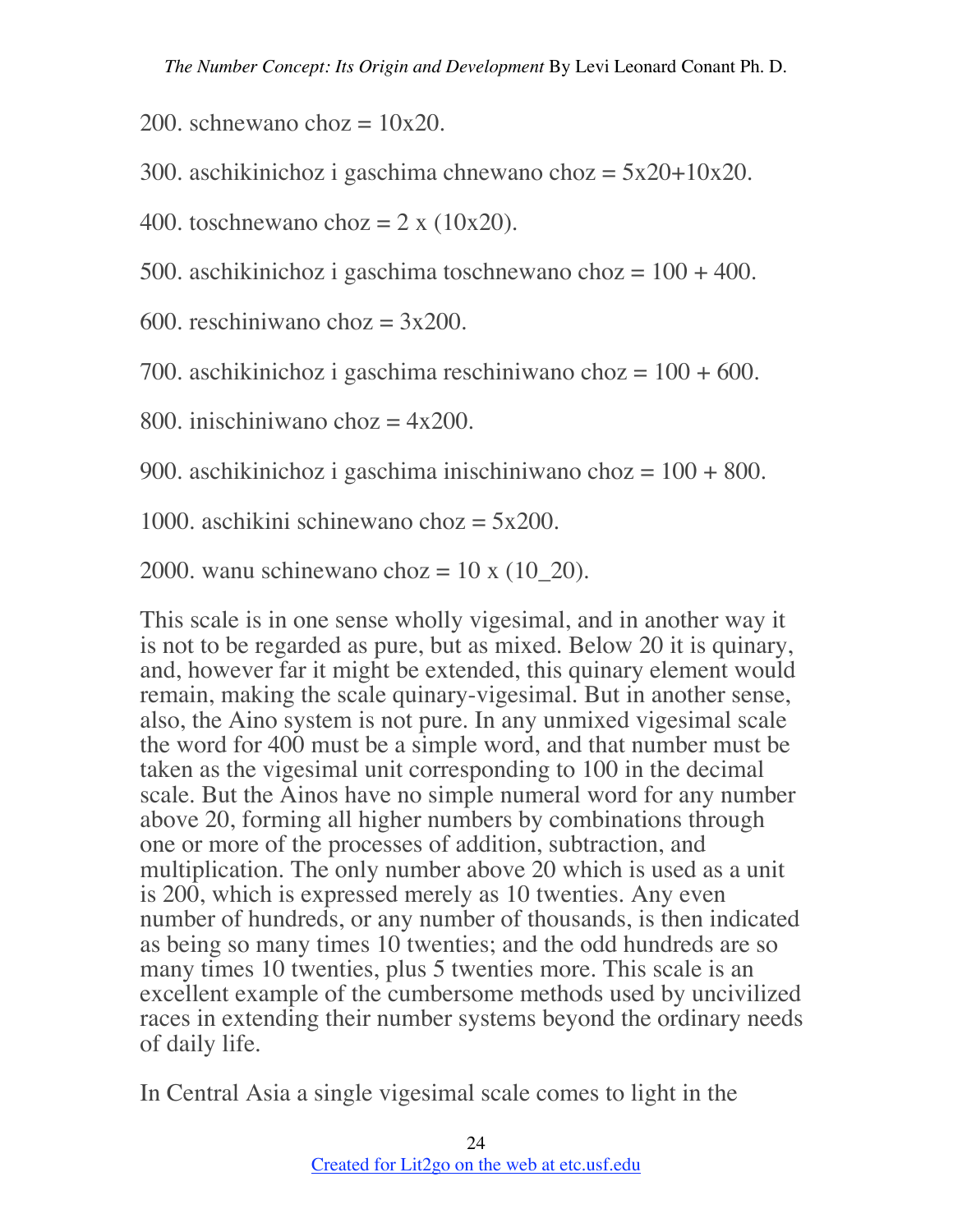following fragment of the Leptscha scale, of the Himalaya region:

10. kati.

40. kafali =  $4x10$ , or kha nat =  $2x20$ .

50. kafano = 5x10, or kha nat sa kati =  $2x20 + 10$ .

100. gjo, or kat.

Further to the south, among the Dravidian races, the vigesimal element is also found. The following will suffice to illustrate the number systems of these dialects, which, as far as the material at hand shows, are different from each other only in minor particulars:

MUNDARI.

10. gelea.

20. mi hisi.

30. mi hisi gelea =  $20 + 10$ .

40. bar hisi  $= 2x20$ .

60. api hisi  $= 3x20$ .

80. upun hisi  $= 4x20$ .

100. mone hisi  $= 5x20$ .

In the Nicobar Islands of the Indian Ocean a well-developed example of vigesimal numeration is found. The inhabitants of these islands are so low in the scale of civilization that a definite numeral system of any kind is a source of some surprise. Their neighbours, the Andaman Islanders, it will be remembered, have but two numerals at their command; their intelligence does not seem in any way inferior to that of the Nicobar tribes, and one is at a loss to account for the superior development of the number sense in the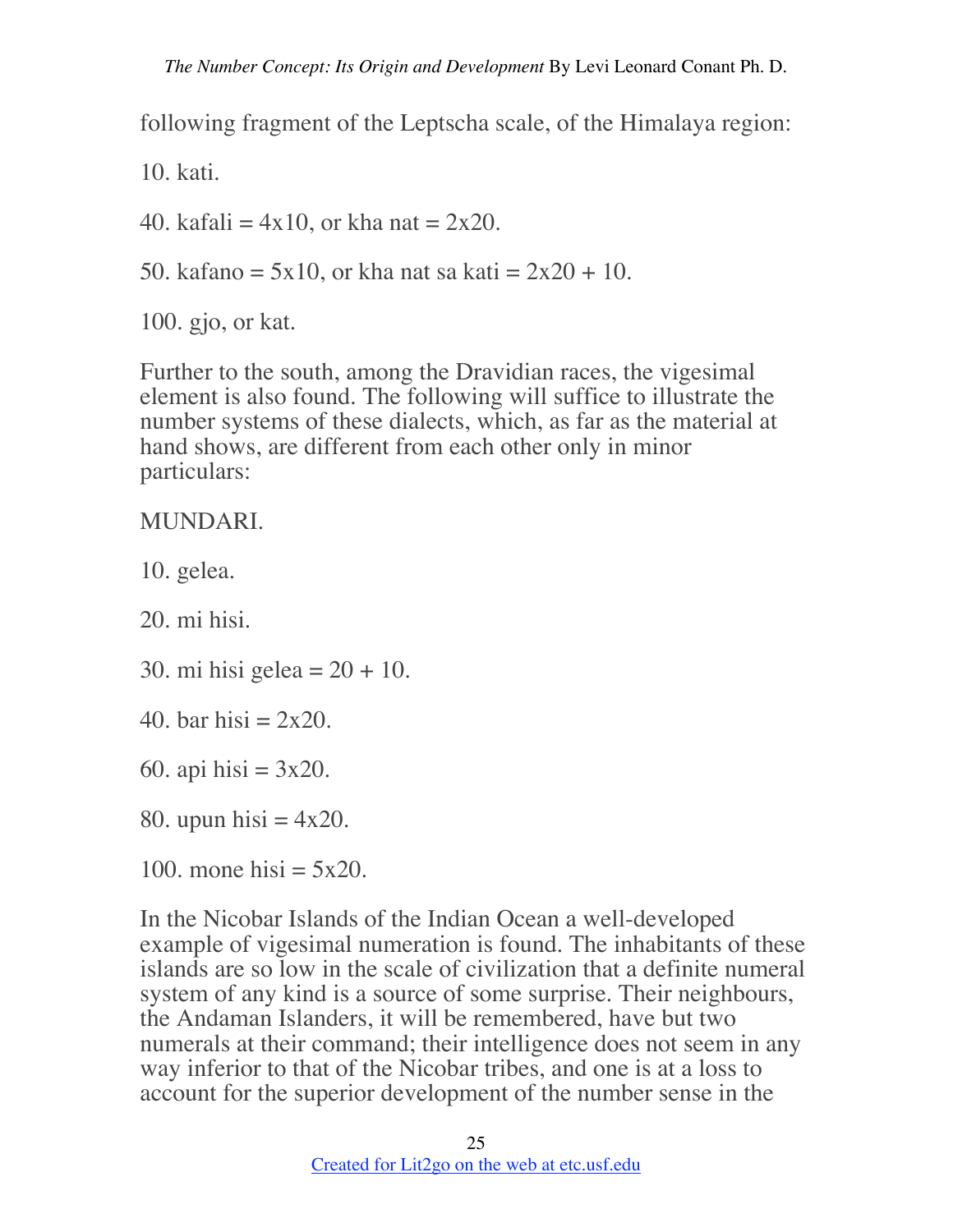case of the latter. The intercourse of the coast tribes with traders might furnish an explanation of the difficulty were it not for the fact that the numeration of the inland tribes is quite as well developed as that of the coast tribes; and as the former never come in contact with traders and never engage in barter of any kind except in the most limited way, the conclusion seems inevitable that this is merely one of the phenomena of mental development among savage races for which we have at present no adequate explanation. The principal numerals of the inland and of the coast tribes are:[356]

| <b>INLAND TRIBES</b>       | <b>COAST TRIBES</b>                                                 |
|----------------------------|---------------------------------------------------------------------|
| $10.$ teya.                | $10.$ sham.                                                         |
| 20. heng-inai.             | 20. heang-inai.                                                     |
| 30. heng-inai-tain         | 30. heang-inai-tanai $= 20 + 5$<br>(couples). $= 20 + 5$ (couples). |
| 40. au-inai $= 2x20$ .     | 40. an-inai $= 2x20$ .                                              |
| 100. tain-inai $= 5x20$ .  | 100. tanai-inai = $5x20$ .                                          |
| 200. teya-inai = $10x20$ . | 200. sham-inai = $10x20$ .                                          |
| 300. teya-tain-inai        | 300. heang-tanai-inai = $(10 + 5)$<br>$x 20 = (10 + 5) 20.$         |
| $400.$ heng-teo.           | 400. heang-momchiama.                                               |

In no other part of the world is vigesimal counting found so perfectly developed, and, among native races, so generally preferred, as in North and South America. In the eastern portions of North America and in the extreme western portions of South America the decimal or the quinary decimal scale is in general use. But in the northern regions of North America, in western Canada and northwestern United States, in Mexico and Central America, and in the northern and western parts of South America, the unit of counting among the great majority of the native races was 20. The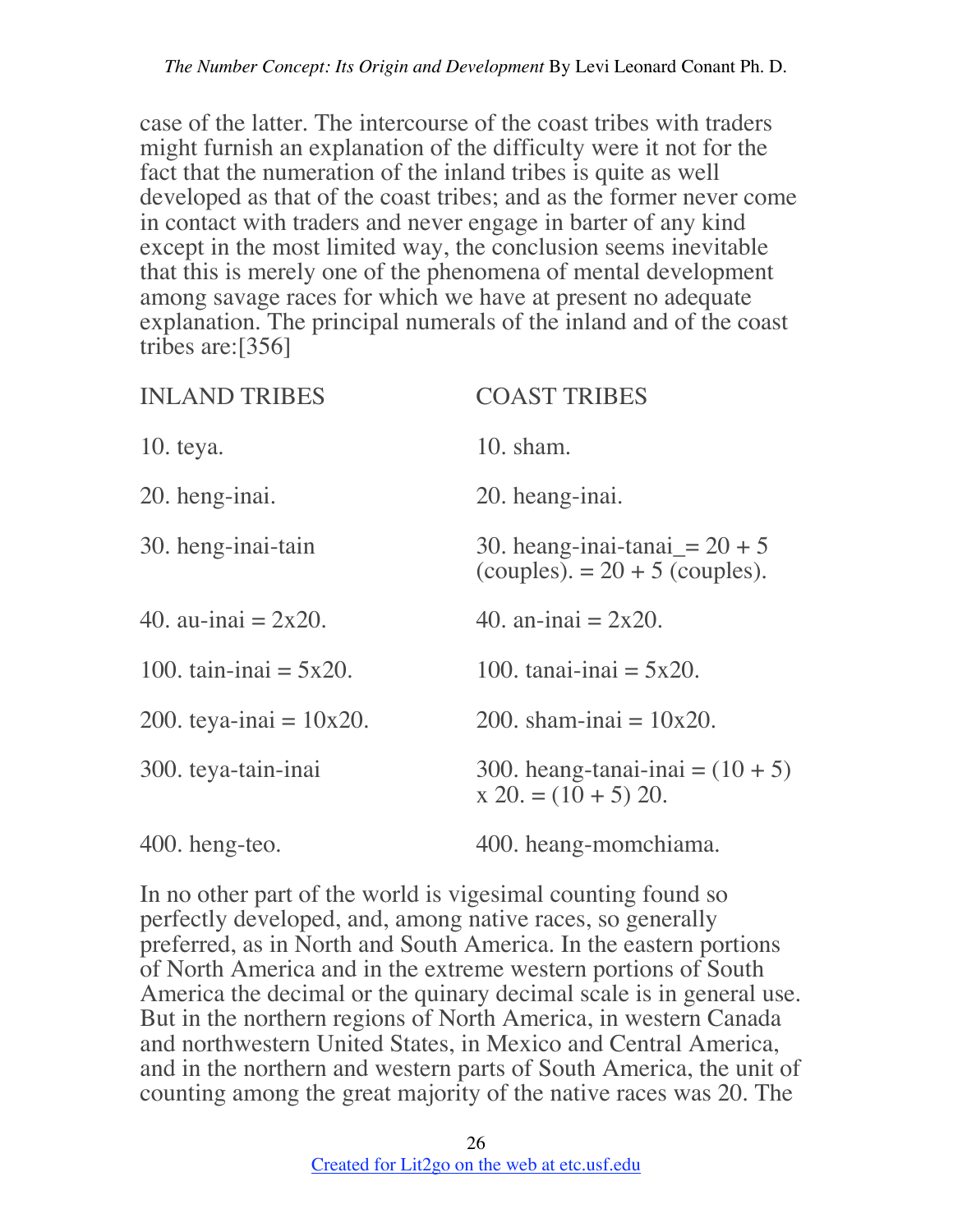ethnological affinities of these races are not yet definitely ascertained; and it is no part of the scope of this work to enter into any discussion of that involved question. But either through contact or affinity, this form of numeration spread in prehistoric times over half or more than half of the western hemisphere. It was the method employed by the rude Eskimos of the north and their equally rude kinsmen of Paraguay and eastern Brazil; by the forest Indians of Oregon and British Columbia, and by their more southern kinsmen, the wild tribes of the Rio Grande and of the Orinoco. And, most striking and interesting of all, it was the method upon which were based the numeral systems of the highly civilized races of Mexico, Yucatan, and New Granada. Some of the systems obtained from the languages of these peoples are perfect, extended examples of vigesimal counting, not to be duplicated in any other quarter of the globe. The ordinary unit was, as would be expected, "one man," and in numerous languages the words for 20 and man are identical. But in other cases the original meaning of that numeral word has been lost; and in others still it has a signification quite remote from that given above. These meanings will be noticed in connection with the scales themselves, which are given, roughly speaking, in their geographical order, beginning with the Eskimo of the far north. The systems of some of the tribes are as follows:

#### ALASKAN ESKIMOS.

10. koleet.

20. enuenok.

- 30. enuenok kolinik  $= 20 + 10$ .
- 40. malho kepe ak  $= 2x20$ .
- 50. malho-kepe ak-kolmik che pah ak to  $= 2x20 + 10$ .
- 60. pingi shu-kepe ak  $= 3x20$ .
- 100. tale ma-kepe ak  $= 5x20$ .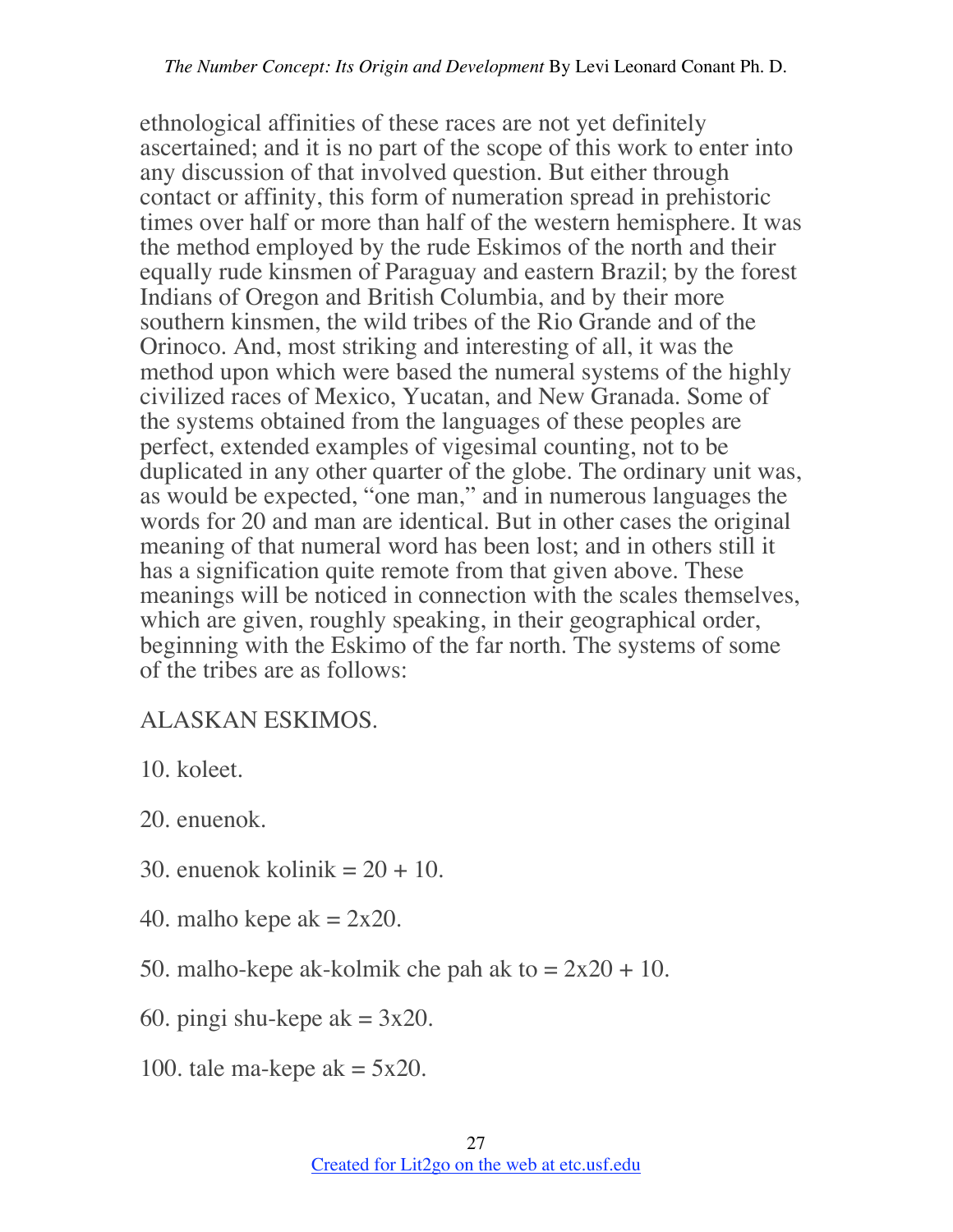400. enue nok ke pe ak  $= 20x20$ .

TCHIGLIT.

10. krolit.

- 20. kroleti, or innun = man.
- 30. innok krolinik-tchikpalik  $=$  man  $+$  2 hands.
- 40. innum mallero $k = 2$  men.
- 50. adjigaynarmitoat  $=$  as many times 10 as the fingers of the hand.
- 60. innumipit  $=$  3 men.
- 70. innunmalloeronik arveneloerit  $= 7$  men?
- 80. innun pinatcunik arveneloerit = 8 men?
- 90. innun tcitamanik arveneloerit  $= 9$  men?

100. itchangnerkr.

1000. itchangner-park  $=$  great 100.

The meanings for 70, 80, 90, are not given by Father Petitot, but are of such a form that the significations seem to be what are given above. Only a full acquaintance with the Tchiglit language would justify one in giving definite meanings to these words, or in asserting that an error had been made in the numerals. But it is so remarkable and anomalous to find the decimal and vigesimal scales mingled in this manner that one involuntarily suspects either incompleteness of form, or an actual mistake.

## TLINGIT.

- 10. djinkat  $=$  both hands?
- 20. tle ka  $= 1$  man.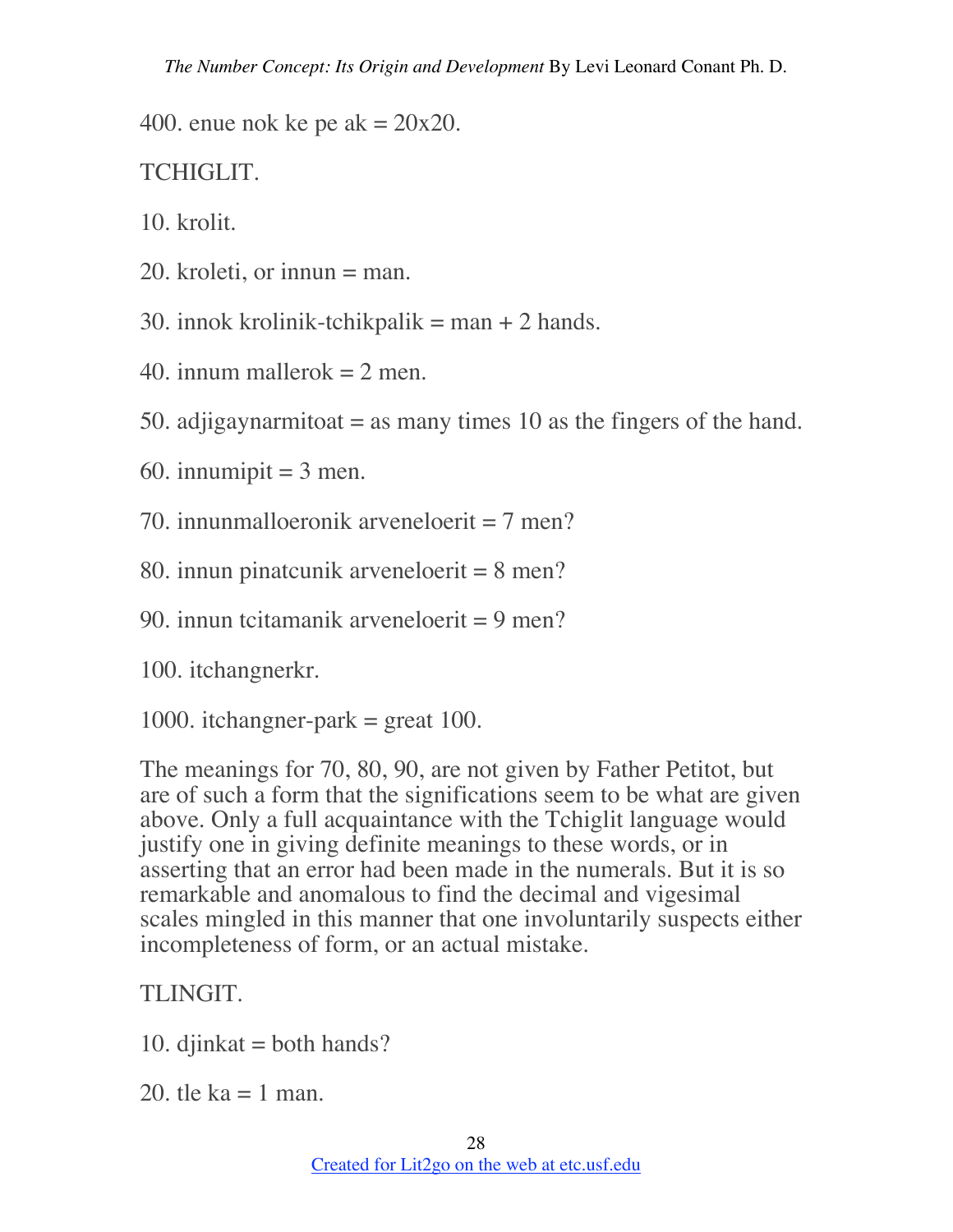- 30. natsk djinkat  $= 3x10$ .
- 40. dak'on djinkat  $= 4x10$ .
- 50. kedjin djinkat  $= 5x10$ .
- 60. tle durcu djinkat  $= 6x10$ .
- 70. daqa durcu djinkat  $= 7x10$ .
- 80. natska durcu djinkat  $= 8x10$ .
- 90. gocuk durcu djinkat  $= 9x10$ .
- 100. kedjin ka  $=$  5 men, or 5x20.
- 200. djinkat ka  $= 10x20$ .
- 300. natsk djinkat ka = 30 men.
- 400. dak'on djinkat ka  $=$  40 men.

This scale contains a strange commingling of decimal and vigesimal counting. The words for 20, 100, and 200 are clear evidence of vigesimal, while 30 to 90, and the remaining hundreds, are equally unmistakable proof of decimal, numeration. The word *ka*, man, seems to mean either 10 or 20; a most unusual occurrence. The fact that a number system is partly decimal and partly vigesimal is found to be of such frequent occurrence that this point in the Tlingit scale need excite no special wonder. But it is remarkable that the same word should enter into numeral composition under such different meanings.

#### NOOTKA.

- 10. haiu.
- 20. tsakeits.
- 30. tsakeits ic haiu  $= 20 + 10$ .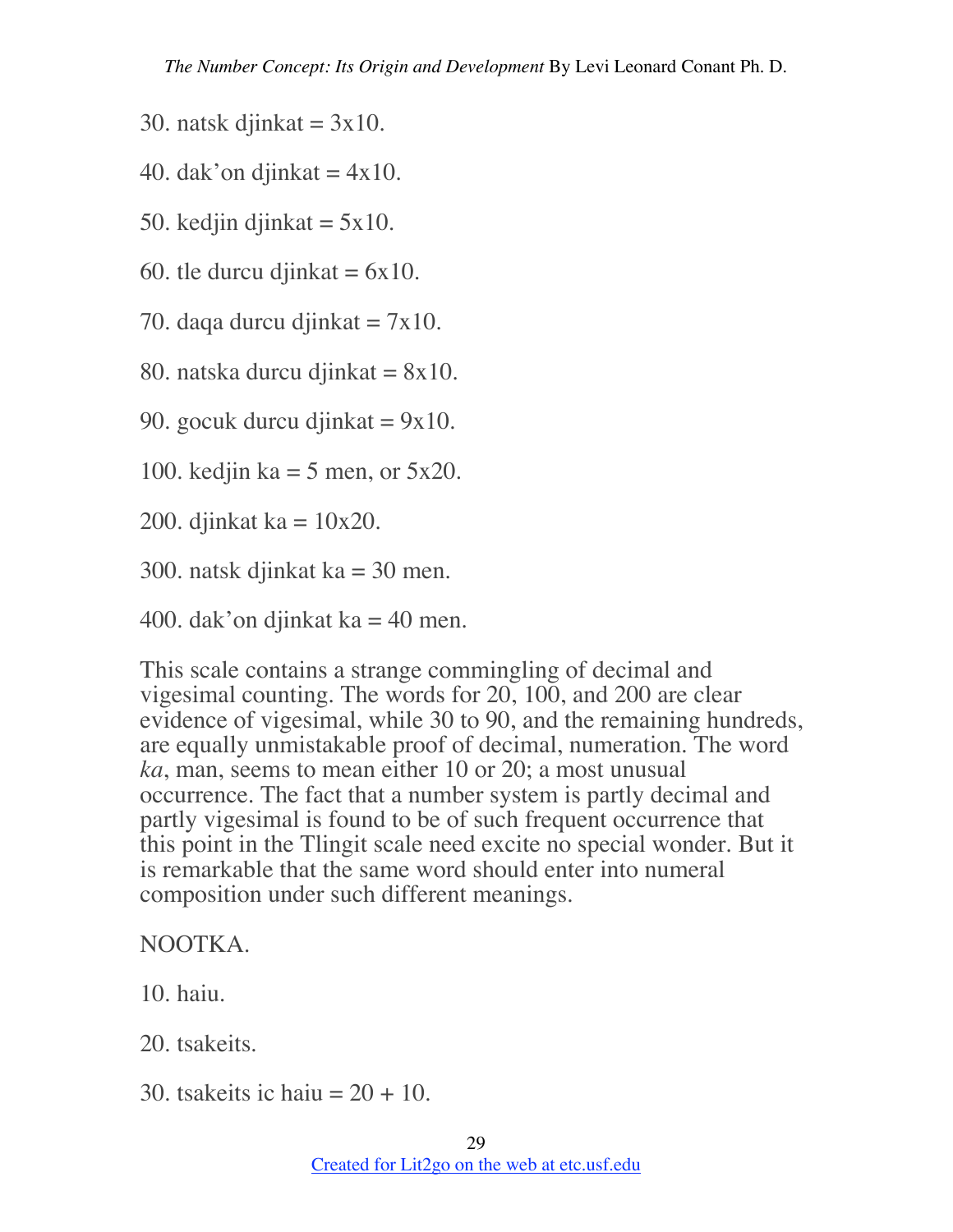40. atlek =  $2x20$ .

60. katstsek  $= 3x20$ .

80. moyek =  $4x20$ .

100. sutc'ek =  $5x20$ .

120. nop'ok =  $6x20$ .

140. atlpok  $= 7x20$ .

160. atlakutlek  $= 8x20$ .

180. ts'owakutlek =  $9x20$ .

200. haiuk =  $10x20$ .

This scale is quinary-vigesimal, with no apparent decimal element in its composition. But the derivation of some of the terms used is detected with difficulty. In the following scale the vigesimal structure is still more obscure.

TSIMSHIAN.

10. gy'ap.

- 20. kyedeel  $= 1$  man.
- 30. gulewulgy'ap.

40. t'epqadalgyitk, or tqalpqwulgyap.

50. kctoncwulgyap.

100. kcenecal.

200. k'pal.

300. k'pal te kcenecal =  $200 + 100$ .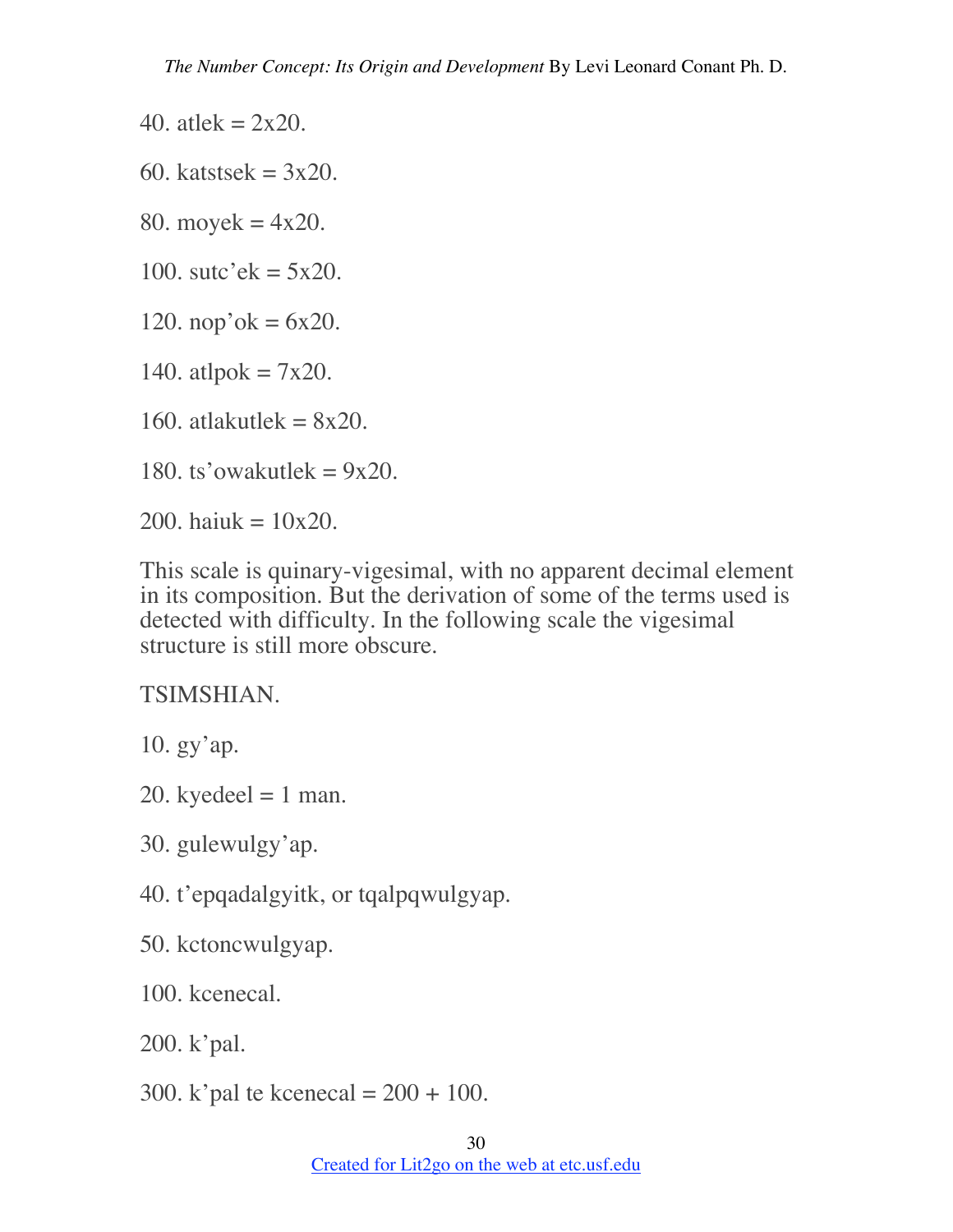400. kyedal.

500. kyedal te kcenecal  $= 400 + 100$ .

600. gulalegyitk.

700. gulalegyitk te kcenecal =  $600 + 100$ .

800. tqalpqtalegyitk.

900. tqalpqtalegyitk te kcenecal  $= 800 + 100$ .

1000. k'pal.

To the unobservant eye this scale would certainly appear to contain no more than a trace of the vigesimal in its structure. But Dr. Boas, who is one of the most careful and accurate of investigators, says in his comment on this system: "It will be seen at once that this system is quinary-vigesimal…. In 20 we find the word *gyat*, man. The hundreds are identical with the numerals used in counting men, and then the quinary-vigesimal system is most evident."

## RIO NORTE INDIANS.

20. taiguaco.

30. taiguaco co juyopamauj ajte  $= 20 + 2x5$ .

40. taiguaco ajte  $= 20x2$ .

50. taiguaco ajte co juyopamauj ajte =  $20x^2 + 5x^2$ .

## CARIBS OF ESSIQUIBO, GUIANA

10. oween-abatoro.

- 20. owee-carena  $= 1$  person.
- 40. oko-carena = 2 persons.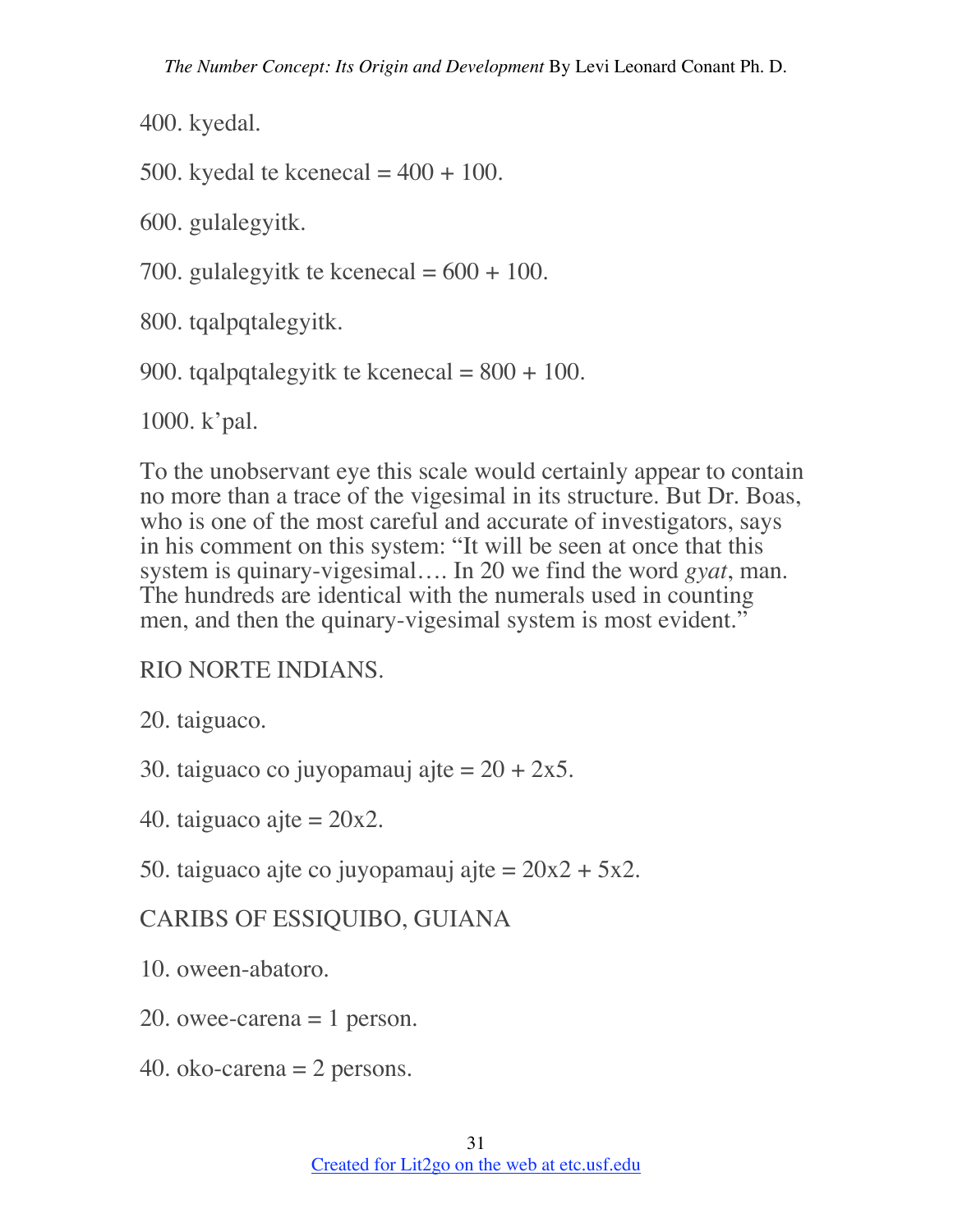60. oroowa-carena  $=$  3 persons.

OTOMI

- 10. ra-tta.
- 20. na-te.
- 30. na-te-m'a-ratta = 20 + 10.
- 40. yo-te =  $2x20$ .
- 50. yote-m'a-ratta =  $2x20 + 10$ .
- 60. hiu-te =  $3x20$ .
- 70. hiute-m'a-ratta =  $3x20 + 10$ .
- 80. gooho-rate  $= 4x20$ .
- 90. gooho-rate-m'a ratta =  $4x20 + 10$ .
- 100. cytta-te =  $5x20$ , or nanthebe =  $1x100$ .
- MAYA, YUCATAN.

1. hun.

- 10. lahun  $=$  it is finished.
- 20. hunkal = a measure, or more correctly, a fastening together.
- 30. lahucakal =  $40 10$ ?
- 40. cakal =  $2x20$ .
- 50. lahuyoxkal =  $60 10$ .
- 60. oxkal =  $3x20$ .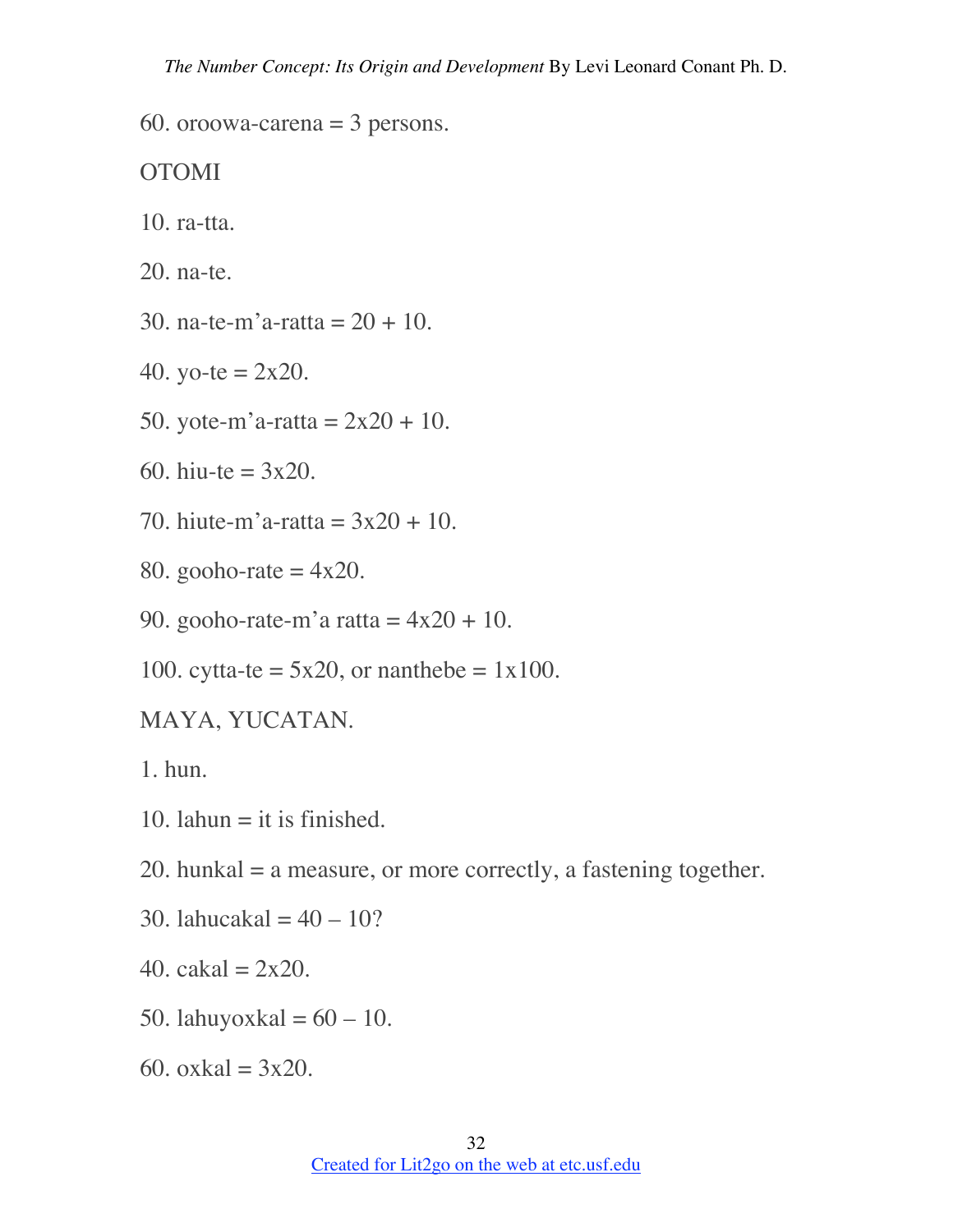- 70. lahucankal =  $80 10$ .
- 80. cankal =  $4x20$ .
- 90. lahuyokal =  $100 10$ .
- 100. hokal =  $5x20$ .
- 110. lahu uackal =  $120 10$ .
- 120. uackal =  $6x20$ .
- 130. lahu uuckal  $= 140 10$ .
- 140. uuckal  $= 7x20$ .
- 200. lahuncal =  $10x20$ .
- 300. holhukal =  $15x20$ .
- 400. hunbak  $= 1$  tying around.
- 500. hotubak.
- 600. lahutubak
- 800. calbak =  $2x400$ .
- 900. hotu yoxbak.
- 1000. lahuyoxbak.
- 1200. oxbak =  $3x400$ .
- 2000. capic (modern).
- 8000. hunpic  $= 1$  sack.
- 16,000. ca pic (ancient).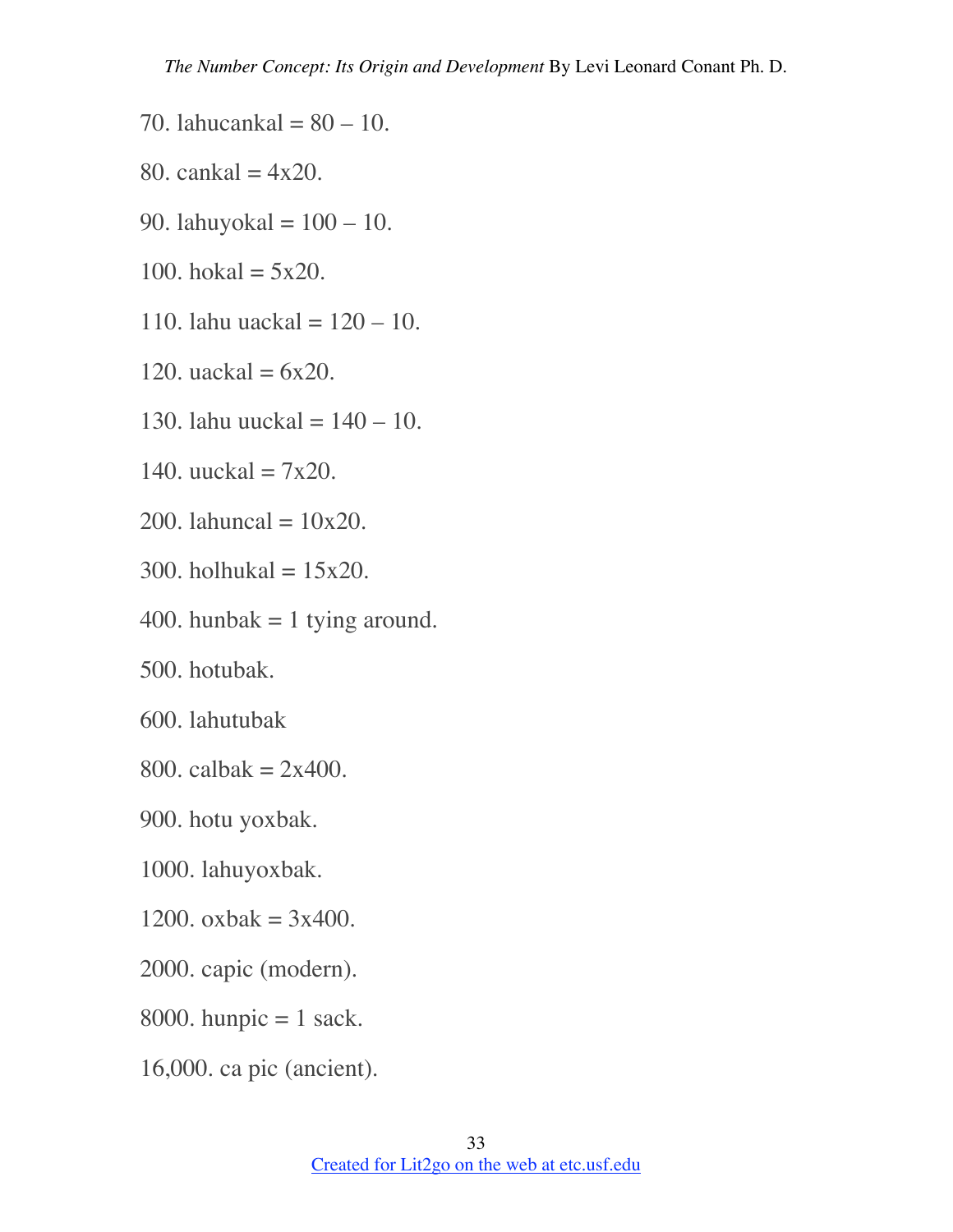$160,000$ . calab = a filling full

3,200,000. kinchil.

64,000,000. hunalau.

In the Maya scale we have one of the best and most extended examples of vigesimal numeration ever developed by any race. To show in a more striking and forcible manner the perfect regularity of the system, the following tabulation is made of the various Maya units, which will correspond to the "10 units make one ten, 10 tens make one hundred, 10 hundreds make one thousand," etc., which old-fashioned arithmetic compelled us to learn in childhood. The scale is just as regular by twenties in Maya as by tens in English. It is:

20 hun  $= 1$  kal  $= 20$ .

 $20$  kal = 1 bak = 400.

20 bak = 1 pic =  $8000$ .

20 pic = 1 calab =  $160,000$ .

20 calab = 1 { kinchil } = 3,200,000. { tzotzceh }

20 kinchil = 1 alau =  $64,000,000$ .

The original meaning of *pic*, given in the scale as "a sack," was rather "a short petticoat, somtimes used as a sack." The word *tzotzceh* signified "deerskin." No reason can be given for the choice of this word as a numeral, though the appropriateness of the others is sufficiently manifest. No evidence of digital numeration appears in the first 10 units, but, judging from the almost universal practice of the Indian tribes of both North and South America, such may readily have been the origin of Maya counting. Whatever its origin, it certainly expanded and grew into a system whose perfection challenges our admiration. It was worthy of the splendid civilization of this unfortunate race, and, through its simplicity and regularity, bears ample testimony to the intellectual capacity which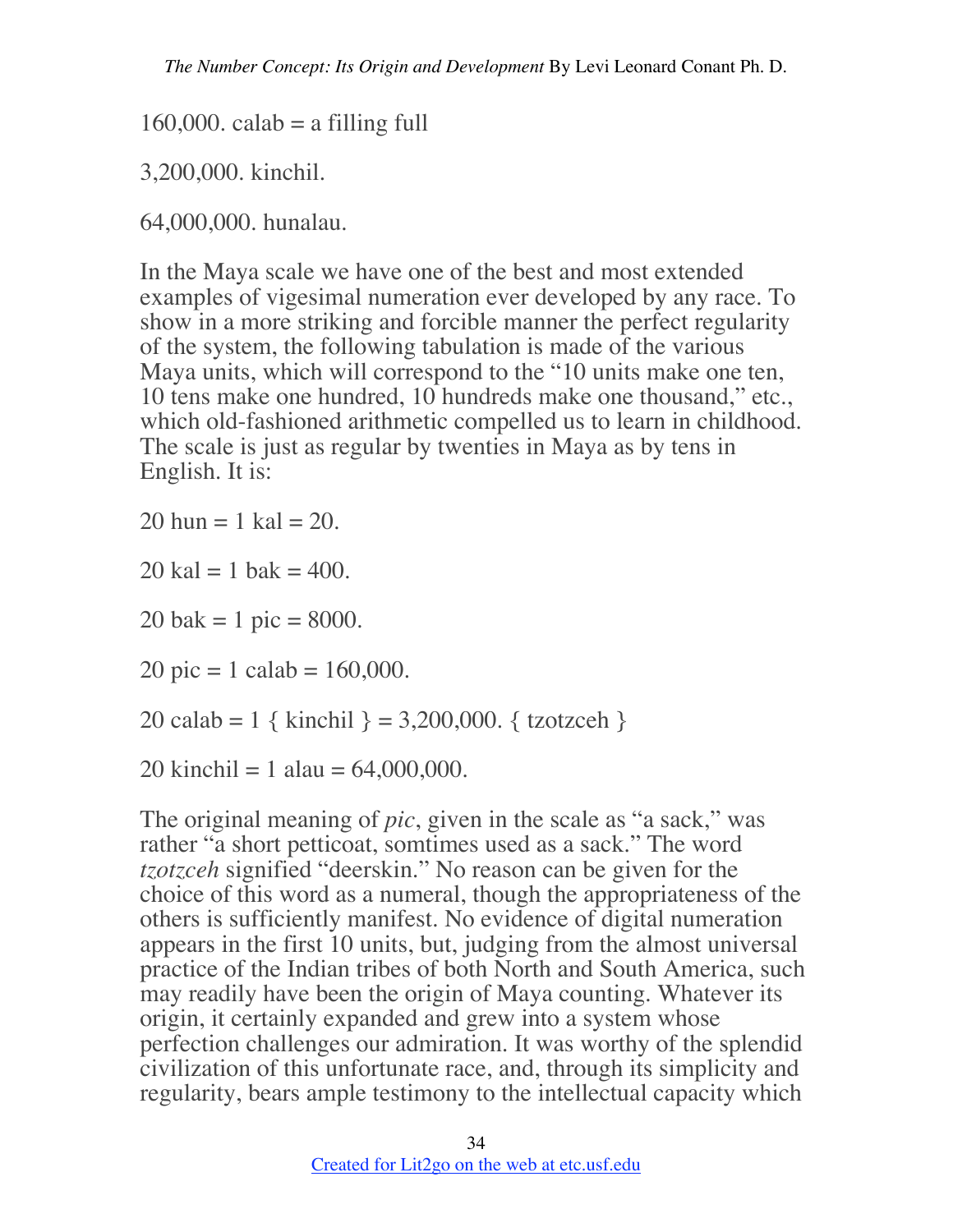originated it.

The only example of vigesimal reckoning which is comparable with that of the Mayas is the system employed by their northern neighbours, the Nahuatl, or, as they are more commonly designated, the Aztecs of Mexico. This system is quite as pure and quite as simple as the Maya, but differs from it in some important particulars. In its first 20 numerals it is quinary (see p. 141), and as a system must be regarded as quinary-vigesimal. The Maya scale is decimal through its first 20 numerals, and, if it is to be regarded as a mixed scale, must be characterized as decimal-vigesimal. But in both these instances the vigesimal element preponderates so strongly that these, in common with their kindred number systems of Mexico, Yucatan, and Central America, are always thought of and alluded to as vigesimal scales. On account of its importance, the Nahuatl system is given in fuller detail than most of the other systems I have made use of.

- 10. matlactli  $= 2$  hands.
- 20. cempoalli  $= 1$  counting.
- 21. cempoalli once  $= 20-1$ .
- 22. cempoalli omome = 20-2.
- 30. cempoalli ommatlactli = 20-10.
- 31. cempoalli ommatlactli once = 20-10-1.
- 40. ompoalli  $= 2x20$ .
- 50. ompoalli ommatlactli = 40-10.
- 60. eipoalli, or epoalli,  $= 3x20$ .
- 70. epoalli ommatlactli  $= 60-10$ .
- 80. nauhpoalli  $= 4x20$ .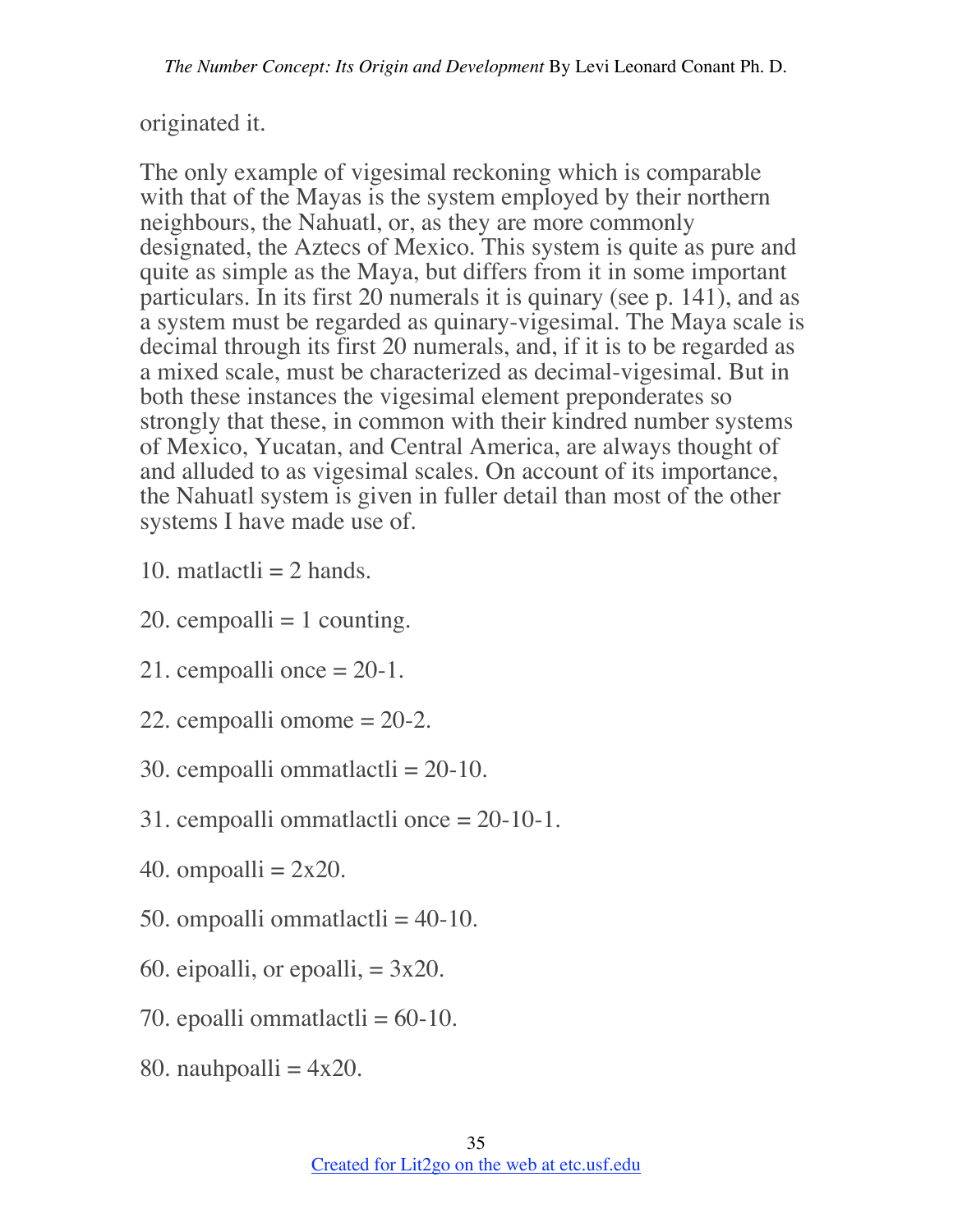90. nauhpoalli ommatlactli = 90-10.

- 100. macuilpoalli  $= 5x20$ .
- 120. chiquacempoalli  $= 6x20$ .
- 140. chicompoalli  $= 7x20$ .
- 160. chicue poalli =  $8x20$ .
- 180. chiconauhpoalli  $= 9x20$ .
- 200. matlacpoalli =  $10x20$ .
- 220. matlactli oncempoalli  $= 11x20$ .
- 240. matlactli omompoalli  $= 12x20$ .
- 260. matlactli omeipoalli  $= 13x20$ .
- 280. matlactli onnauhpoalli  $= 14x20$ .
- 300. caxtolpoalli  $= 15x20$ .
- 320. caxtolli oncempoalli.

399. caxtolli onnauhpoalli ipan caxtolli onnaui  $= 19x20 + 19$ .

400. centzontli  $= 1$  bunch of grass, or 1 tuft of hair. 800. ometzontli  $= 2x400$ .

1200. eitzontli  $= 3x400$ .

7600. caxtolli onnauhtzontli =  $19x400$ .

8000. cenxiquipilli, or cexiquipilli.

160,000. cempoalxiquipilli =  $20x8000$ .

 $3,200,000$ . centzonxiquipilli =  $400x8000$ .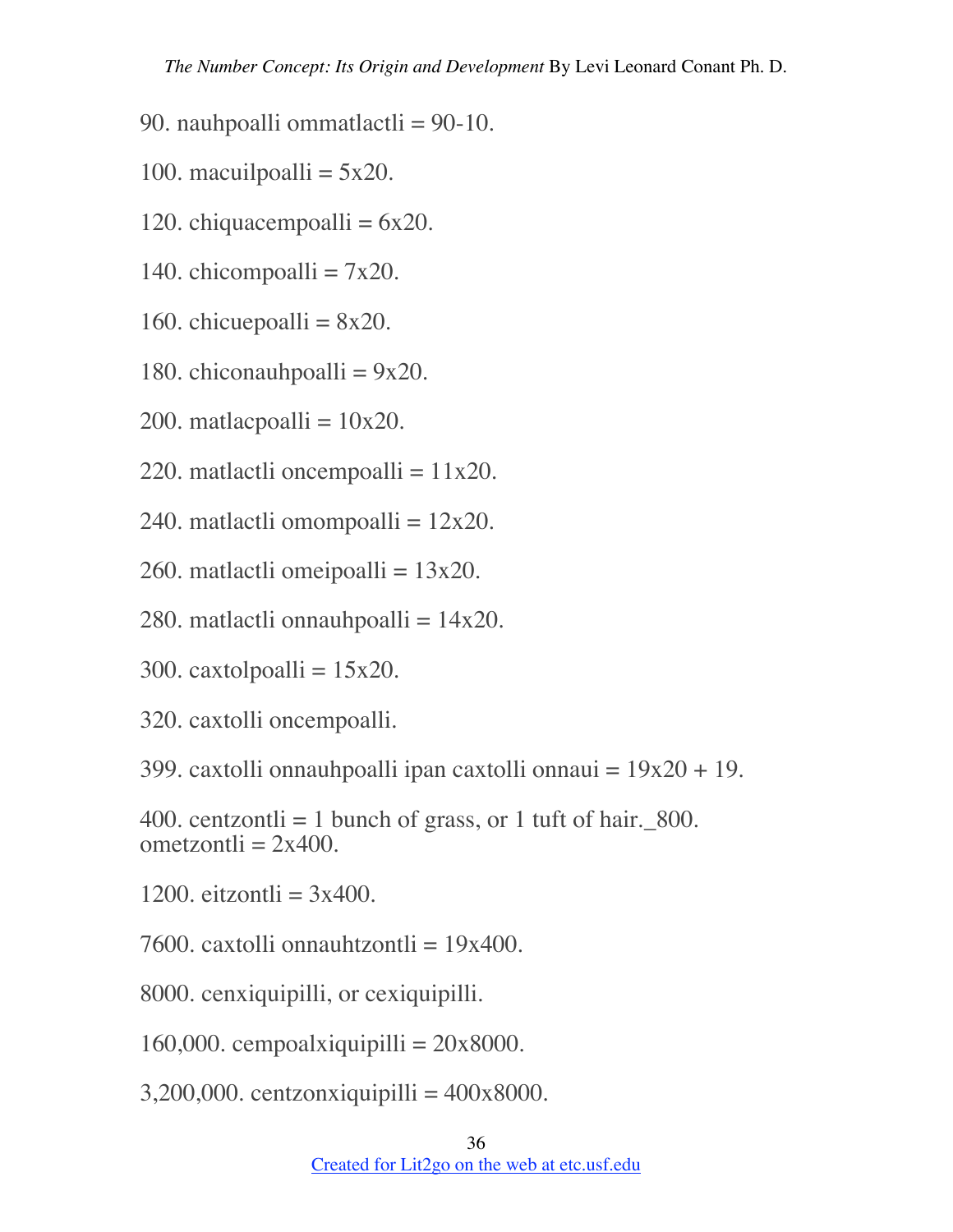64,000,000. cempoaltzonxiquipilli =  $20x400x8000$ .

Up to 160,000 the Nahuatl system is as simple and regular in its construction as the English. But at this point it fails in the formation of a new unit, or rather in the expression of its new unit by a simple word; and in the expression of all higher numbers it is forced to resort in some measure to compound terms, just as the English might have done had it not been able to borrow from the Italian. The higher numeral terms, under such conditions, rapidly become complex and cumbersome, as the following analysis of the number 1,279,999,999 shows.[366] The analysis will be readily understood when it is remembered that *ipan* signifies plus. \_Caxtolli onnauhpoaltzonxiquipilli ipan caxtolli onnauhtzonxiquipilli ipan caxtolli onnauhpoalxiquipilli ipan caxtolli onnauhxiquipilli ipan caxtolli onnauhtzontli ipan caxtolli onnauhpoalli ipan caxtolli onnaui;\_ *i.e.* 1,216,000,000 +  $60,800,000 + 3,040,000 + 152,000 + 7600 + 380 + 19$ . To show the compounding which takes place in the higher numerals, the analysis may be made more literally, thus:  $+(15 + 4) \times 400\,800 +$  $(15 + 4) \times 20 \times 8000 + (15 + 4) \times 8000 + (15 + 4) \times 400 + (15 + 4)$  $x\,20 + 15 + 4$ . Of course this resolution suffers from the fact that it is given in digits arranged in accordance with decimal notation, while the Nahuatl numerals express values by a base twice as great. This gives the effect of a complexity and awkwardness greater than really existed in the actual use of the scale. Except for the presence of the quinary element the number just given is really expressed with just as great simplicity as it could be in English words if our words "million" and "billion" were replaced by "thousand thousand" and "thousand thousand thousand." If Mexico had remained undisturbed by Europeans, and science and commerce had been left to their natural growth and development, uncompounded words would undoubtedly have been found for the higher units, 160,000, 3,200,000, etc., and the system thus rendered as simple as it is possible for a quinary-vigesimal system to be.

Other number scales of this region are given as follows:

HUASTECA.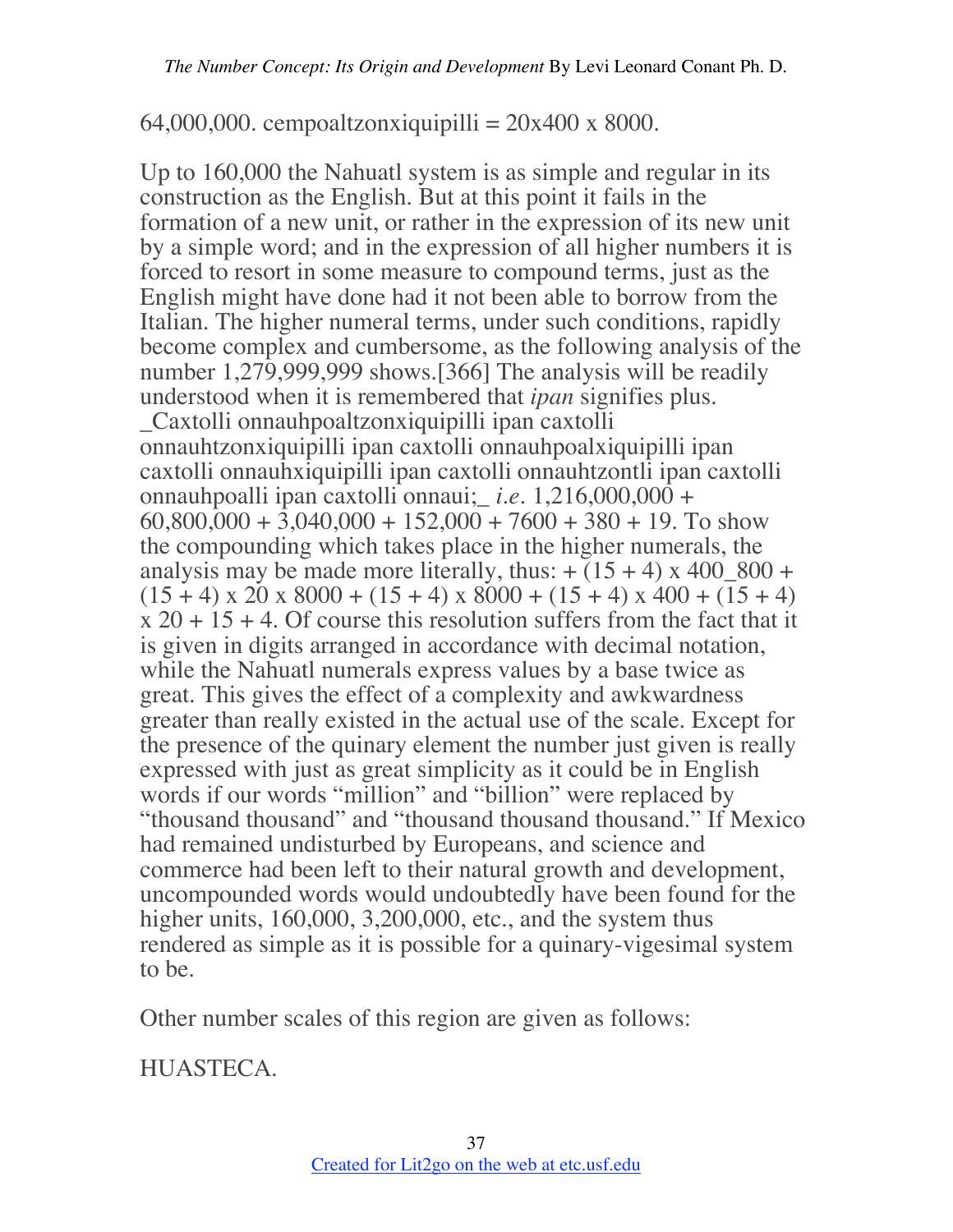10. laluh. 20. hum-inic = 1 man. 30. hum-inic-lahu = 1 man 10. 40. tzab-inic = 2 men. 50. tzab-inic-lahu = 2 men 10. 60. oxinic = 3 men.  $70.$  ox-inic-lahu = 3 men 10. 80. tze-tnic = 4 men. 90. tze-ynic-kal-laluh  $=$  4 men and 10. 100. bo-inic  $=$  5 men. 200. tzab-bo-inic = 2\_5 men. 300. ox-bo-inic = 3\_5 men. 400. tsa-bo-inic = 4\_5 men. 600. acac-bo-inic = 6\_5 men. 800. huaxic-bo-inic =  $8\_5$  men. 1000. xi. 8000. huaxic-xi = 8-1000.

The essentially vigesimal character of this system changes in the formation of some of the higher numerals, and a suspicion of the decimal enters. One hundred is *boinic*, 5 men; but 200, instead of being simply *lahuh-inic*, 10 men, is *tsa-bo-inic*, 2\_100, or more strictly, 2 times 5 men. Similarly, 300 is 3  $100$ , 400 is 4  $100$ , etc. The word for 1000 is simple instead of compound, and the thousands appear to be formed wholly on the decimal base. A comparison of this scale with that of the Nahuatl shows how much inferior it is to the latter, both in simplicity and consistency.

#### TOTONACO.

10. cauh.

20. puxam.

30. puxamacauh =  $20 + 10$ .

40. tipuxam  $= 2x20$ .

- 50. tipuxamacauh  $= 40 + 10$ .
- 60. totonpuxam  $= 3x20$ .
- 100. quitziz puxum  $= 5x20$ .
- 200. copuxam  $= 10x20$ .

400. tontaman.

1000. titamanacopuxam =  $2x400 + 200$ .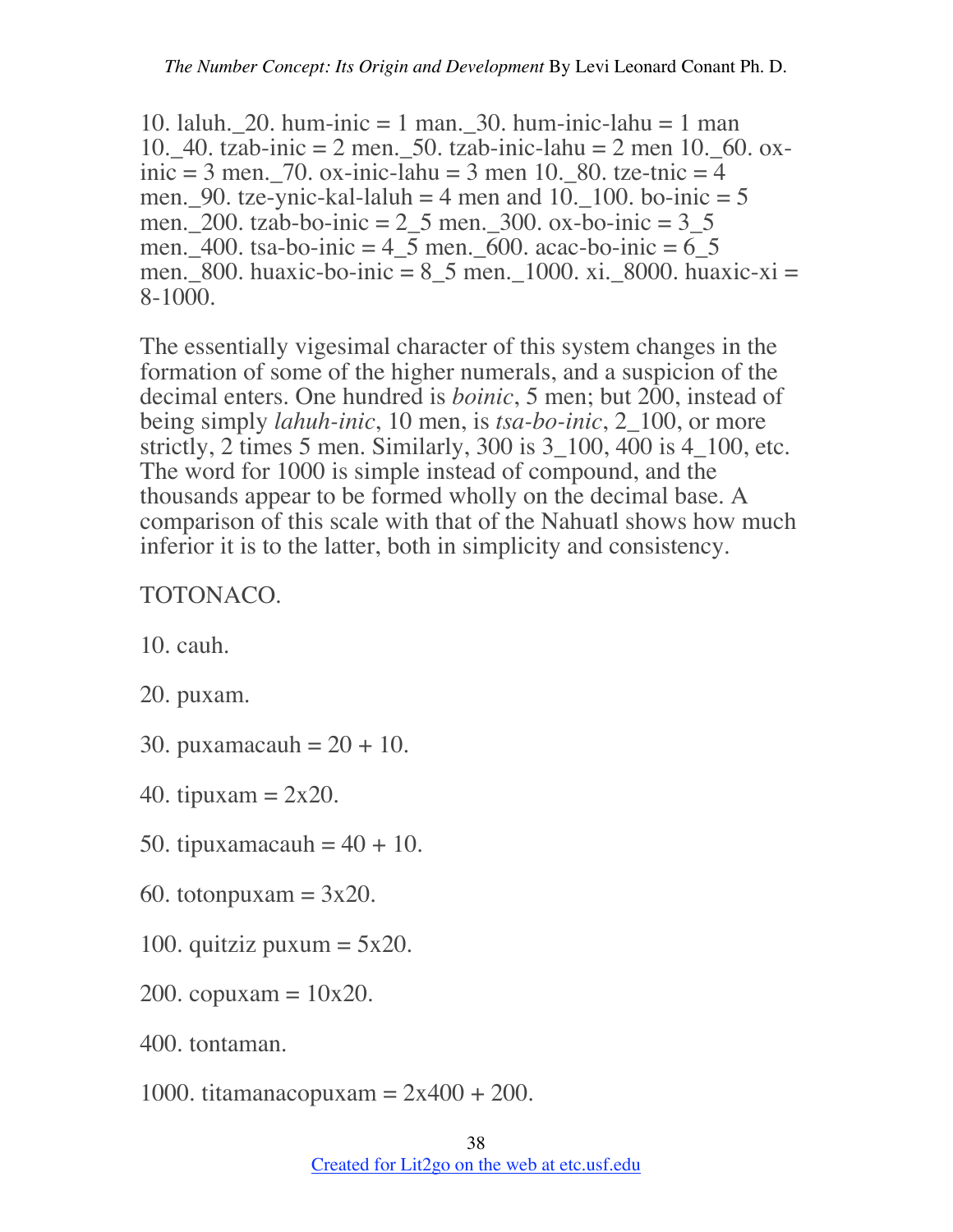The essential character of the vigesimal element is shown by the last two numerals. *Tontamen*, the square of 20, is a simple word, and 1000 is, as it should be, 2 times 400, plus 200. It is most unfortunate that the numeral for 8000, the cube of 20, is not given.

CORA.

10. tamoamata.

20. cei-tevi.

30. ceitevi apoan tamoamata =  $20 + 10$ .

40. huapoa-tevi =  $2x20$ .

60. huaeica-tevi  $= 3x20$ .

100. anxu-tevi  $= 5x20$ .

 $400.$  ceitevi-tevi =  $20x20.$ 

Closely allied with the Maya numerals and method of counting are those of the Quiches of Guatemala. The resemblance is so obvious that no detail in the Quiche scale calls for special mention.

## QUICHE.

10. lahuh.

- 20. hu-uinac  $= 1$  man.
- 30. hu-uinac-lahuh = 20 + 10.
- 40. ca-uinac  $= 2$  men.
- 50. lahu-r-ox-kal =  $-10 + 3x20$ .
- 60. ox-kal  $= 3x20$ .
- 70. lahu-u-humuch  $= -10 + 80$ .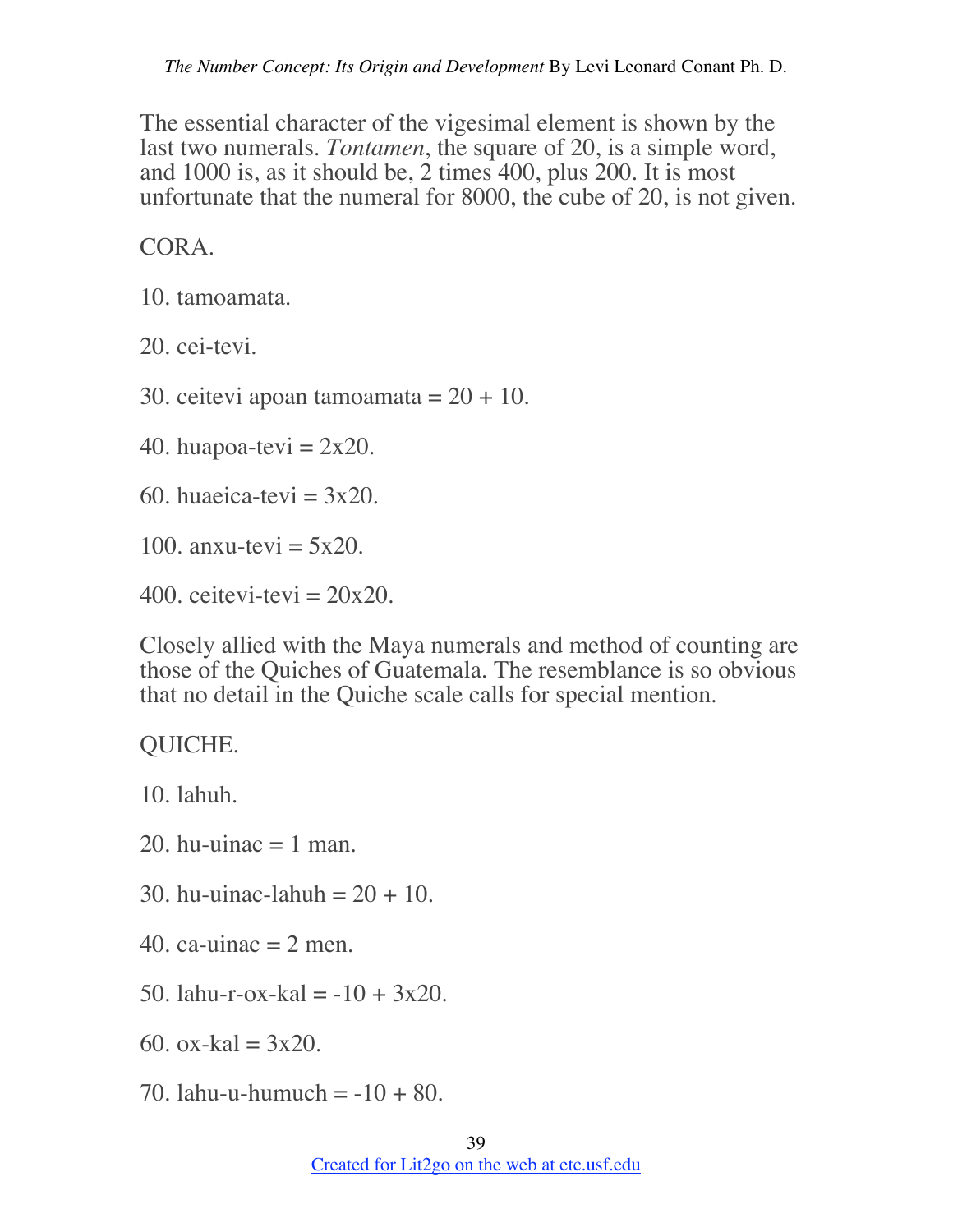80. humuch.

90. lahu-r-ho-kal = -10 + 100.

100. hokal.\_1000. o-tuc-rox-o-kal.

Among South American vigesimal systems, the best known is that of the Chibchas or Muyscas of the Bogota region, which was obtained at an early date by the missionaries who laboured among them. This system is much less extensive than that of some of the more northern races; but it is as extensive as almost any other South American system with the exception of the Peruvian, which was, however, a pure decimal system. As has already been stated, the native races of South America were, as a rule, exceedingly deficient in regard to the number sense. Their scales are rude, and show great poverty, both in formation of numeral words and in the actual extent to which counting was carried. If extended as far as 20, these scales are likely to become vigesimal, but many stop far short of that limit, and no inconsiderable number of them fail to reach even 5. In this respect we are reminded of the Australian scales, which were so rudimentary as really to preclude any proper use of the word "system" in connection with them. Counting among the South American tribes was often equally limited, and even less regular. Following are the significant numerals of the scale in question:

## CHIBCHA, OR MUYSCA.

10. hubchibica.

20. quihica ubchihica = thus says the foot,  $10 = 10-10$ , or gueta = house.

30. guetas asaqui ubchihica  $= 20 + 10$ .

- 40. gue-bosa =  $20x2$ .
- 60. gue-mica =  $20x3$ .
- 80. gue-muyhica  $= 20x4$ .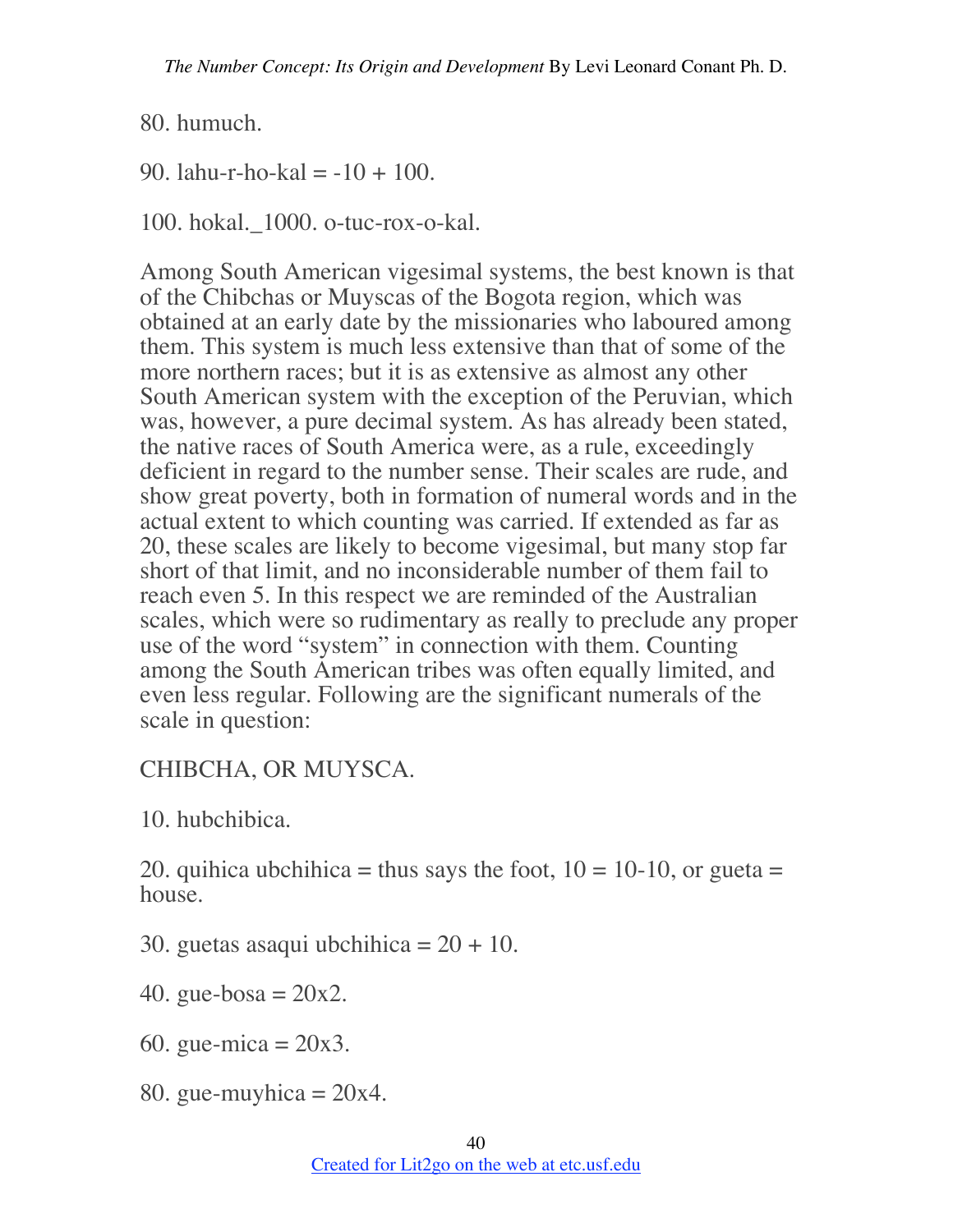100. gue-hisca  $= 20x5$ .

#### NAGRANDA.

- 10. guha.
- 20. dino.
- 30. 'badinoguhanu  $= 20 + 10$ .
- 40. apudino  $= 2x20$ .
- 50. apudinoguhanu  $= 2x20 + 10$ .
- 60. asudino  $= 3x20$ .
- 70. asudinoguhanu  $= 3x20 + 10$ .
- 80. acudino  $= 4x20$ .
- 90. acudinoguhanu  $= 4x20 + 10$ .
- 100. huisudino =  $5x20$ , or guhamba = great 10.
- 200. guahadino  $= 10x20$ .
- 400. dinoamba = great 20.
- 1000. guhaisudino  $= 10x5 \times 20$ .
- 2000. hisudinoamba = 5 great  $20$ 's.
- 4000. guhadinoamba = 10 great  $20$ 's.

In considering the influence on the manners and customs of any people which could properly be ascribed to the use among them of any other base than 10, it must not be forgotten that no races, save those using that base, have ever attained any great degree of civilization, with the exception of the ancient Aztecs and their immediate neighbours, north and south. For reasons already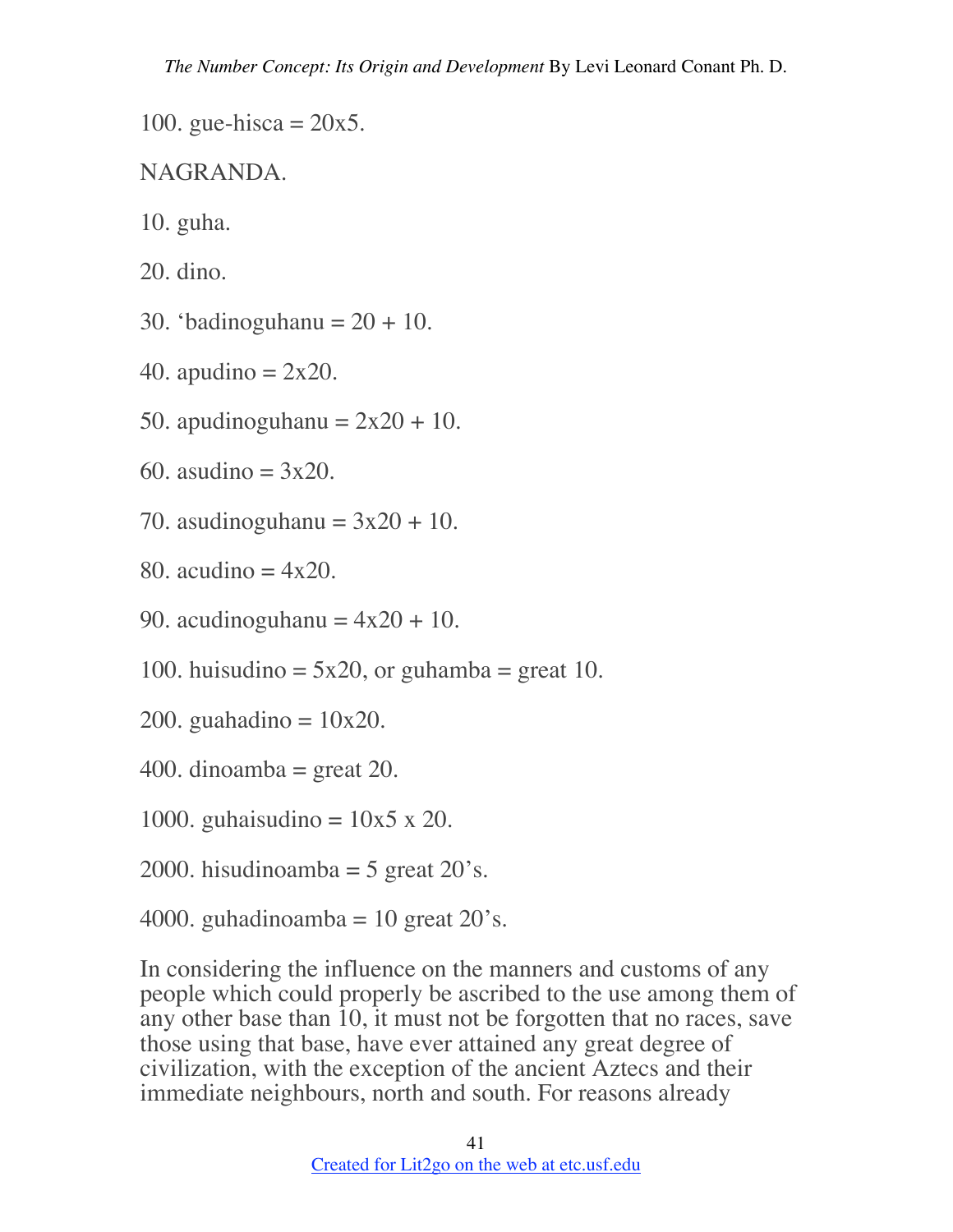pointed out, no highly civilized race has ever used an exclusively quinary system; and all that can be said of the influence of this mode of counting is that it gives rise to the habit of collecting objects in groups of five, rather than of ten, when any attempt is being made to ascertain their sum. In the case of the subsidiary base 12, for which the Teutonic races have always shown such a fondness, the dozen and gross of commerce, the divisions of English money, and of our common weights and measures are probably an outgrowth of this preference; and the Babylonian base, 60, has fastened upon the world forever a sexagesimal method of dividing time, and of measuring the circumference of the circle.

The advanced civilization attained by the races of Mexico and Central America render it possible to see some of the effects of vigesimal counting, just as a single thought will show how our entire lives are influenced by our habit of counting by tens. Among the Aztecs the universal unit was 20. A load of cloaks, of dresses, or other articles of convenient size, was 20. Time was divided into periods of 20 days each. The armies were numbered by divisions of 8000; and in countless other ways the vigesimal element of numbers entered into their lives, just as the decimal enters into ours; and it is to be supposed that they found it as useful and as convenient for all measuring purposes as we find our own system; as the tradesman of to-day finds the duodecimal system of commerce; or as the Babylonians of old found that singularly curious system, the sexagesimal. Habituation, the laws which the habits and customs of every-day life impose upon us, are so powerful, that our instinctive readiness to make use of any concept depends, not on the intrinsic perfection or imperfection which pertains to it, but on the familiarity with which previous use has invested it. Hence, while one race may use a decimal, another a quinary-vigesimal, and another a sexagesimal scale, and while one system may actually be inherently superior to another, no user of one method of reckoning need ever think of any other method as possessing practical inconveniences, of which those employing it are ever conscious. And, to cite a single instance which illustrates the unconscious daily use of two modes of reckoning in one scale, we have only to think of the singular vigesimal fragment which remains to this day imbedded in the numeral scale of the French. In counting from 70 to 100, or in using any number which lies